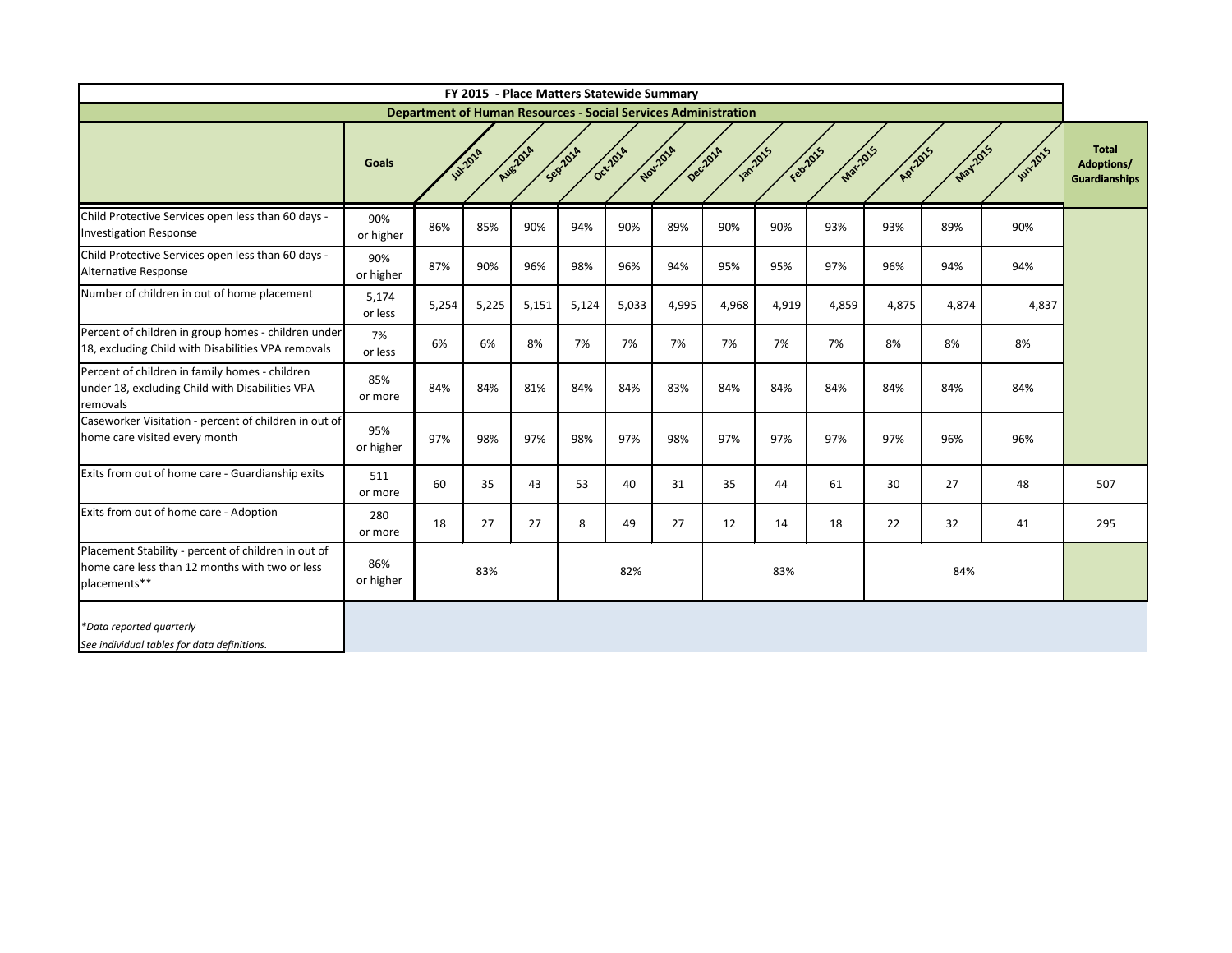## *Revised 8.25.15 June 2015*

**[Placement Stability - percent of children in out of home care less than 12 months with two or less placements](#page-10-0)**

## *Department of Human Resources - Social Services Administration*

**[Caseworker Visitation - percent of children in out of home care visited every month](#page-7-0) [Exits from out of home care - Guardianship exits](#page-8-0) [Exits from out of home care - Adoption](#page-9-0) [Child Protective Services open less than 60 days - Investigation Response](#page-2-0) [Number of children in out of home placement](#page-4-0) [Child Protective Services open less than 60 days - Alternative Response](#page-3-0) [Percent of children in group homes - children under 18 \(excluding Child with Disabilities VPAs\)](#page-5-0) [Percent of children in family homes - children under 18 \(excluding Child with Disabilities VPAs\)](#page-6-0)**

## *State Fiscal Year 2015*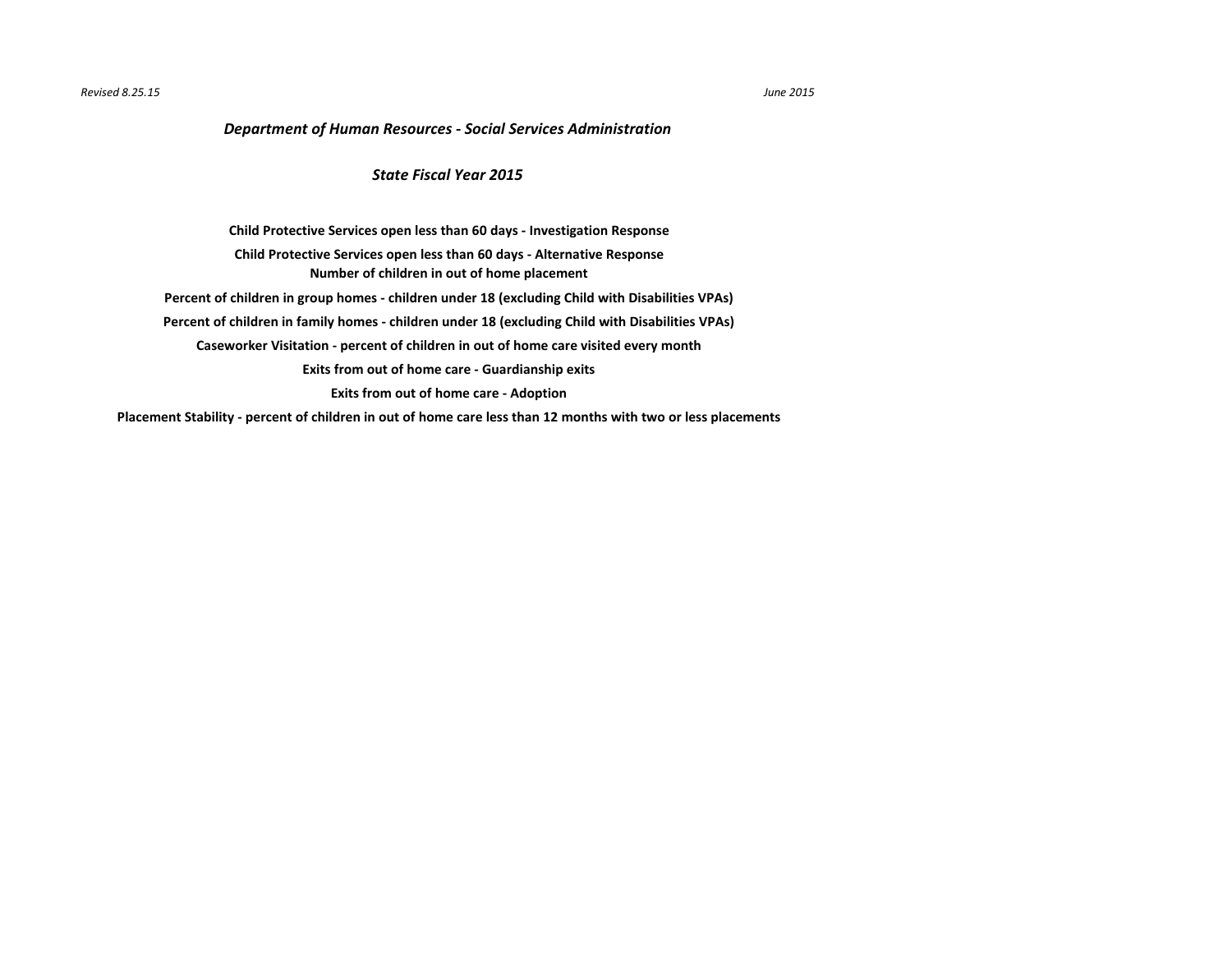<span id="page-2-0"></span>

|                         |      |        |                                   |          |          | <b>Child Protective Services Open Less Than 60 Days - Investigation Response</b> |          |          |                 |          |          |           |                             |  |
|-------------------------|------|--------|-----------------------------------|----------|----------|----------------------------------------------------------------------------------|----------|----------|-----------------|----------|----------|-----------|-----------------------------|--|
|                         |      |        |                                   |          |          | Goal = 90% or higher                                                             |          |          |                 |          |          |           |                             |  |
|                         | Goal |        | <b>Jul-2014</b>                   | Aug-2014 | Sepilora | Oct-2014                                                                         | Nov.2014 | Decilora | <b>Jan.2015</b> | Febr2015 | Mar-2015 | Apr. 2015 | May 2015<br><b>Jun-2015</b> |  |
| <b>State Total</b>      | 90%  | 86%    | 85%                               | 90%      | 94%      | 90%                                                                              | 89%      | 90%      | 90%             | 93%      | 93%      | 89%       | 90%                         |  |
| Allegany                | 90%  | 100%   | 100%                              | 100%     | 100%     | 100%                                                                             | 100%     | 100%     | 100%            | 100%     | 100%     | 100%      | 100%                        |  |
| Anne Arundel            | 90%  | 82%    | 92%                               | 94%      | 96%      | 95%                                                                              | 92%      | 91%      | 91%             | 94%      | 95%      | 87%       | 84%                         |  |
| <b>Baltimore City</b>   | 90%  | 91%    | 90%                               | 91%      | 91%      | 90%                                                                              | 89%      | 93%      | 95%             | 95%      | 96%      | 95%       | 95%                         |  |
| <b>Baltimore County</b> | 90%  | 74%    | 64%                               | 77%      | 94%      | 86%                                                                              | 86%      | 84%      | 88%             | 93%      | 89%      | 85%       | 97%                         |  |
| Calvert                 | 90%  | 100%   | 100%                              | 100%     | 100%     | 93%                                                                              | 93%      | 100%     | 94%             | 100%     | 100%     | 100%      | 100%                        |  |
| Caroline                | 90%  | 89%    | 71%                               | 100%     | 100%     | 100%                                                                             | 100%     | 100%     | 100%            | 100%     | 94%      | 90%       | 100%                        |  |
| Carroll                 | 90%  | 100%   | 100%                              | 100%     | 100%     | 100%                                                                             | 100%     | 100%     | 100%            | 100%     | 100%     | 100%      | 100%                        |  |
| Cecil                   | 90%  | 95%    | 87%                               | 93%      | 98%      | 81%                                                                              | 84%      | 88%      | 82%             | 84%      | 78%      | 81%       | 84%                         |  |
| Charles                 | 90%  | 86%    | 75%                               | 81%      | 90%      | 81%                                                                              | 78%      | 81%      | 83%             | 82%      | 86%      | 90%       | 88%                         |  |
| Dorchester              | 90%  | 82%    | 90%                               | 100%     | 97%      | 89%                                                                              | 70%      | 97%      | 92%             | 95%      | 96%      | 96%       | 93%                         |  |
| Frederick               | 90%  | 96%    | 89%                               | 90%      | 96%      | 98%                                                                              | 100%     | 100%     | 92%             | 98%      | 96%      | 96%       | 97%                         |  |
| Garrett                 | 90%  | 100%   | 100%                              | 90%      | 100%     | 75%                                                                              | 100%     | 100%     | 92%             | 93%      | 89%      | 81%       | 76%                         |  |
| Harford                 | 90%  | 90%    | 88%                               | 91%      | 96%      | 81%                                                                              | 79%      | 80%      | 79%             | 88%      | 88%      | 80%       | 79%                         |  |
| Howard                  | 90%  | 83%    | 81%                               | 90%      | 92%      | 88%                                                                              | 93%      | 95%      | 91%             | 87%      | 96%      | 96%       | 95%                         |  |
| Kent                    | 90%  | 75%    | 80%                               | 88%      | 88%      | 80%                                                                              | 83%      | 89%      | 88%             | 83%      | 80%      | 67%       | 80%                         |  |
| Montgomery              | 90%  | 79%    | 80%                               | 96%      | 100%     | 96%                                                                              | 96%      | 91%      | 90%             | 94%      | 91%      | 90%       | 89%                         |  |
| Prince George's         | 90%  | 81%    | 78%                               | 81%      | 89%      | 86%                                                                              | 82%      | 84%      | 86%             | 86%      | 91%      | 83%       | 86%                         |  |
| Queen Anne's            | 90%  | 75%    | 25%                               | 80%      | 82%      | 40%                                                                              | 40%      | 63%      | 67%             | 60%      | 60%      | 60%       | 67%                         |  |
| St. Mary's              | 90%  | 92%    | 88%                               | 86%      | 96%      | 94%                                                                              | 93%      | 94%      | 100%            | 100%     | 97%      | 97%       | 96%                         |  |
| Somerset                | 90%  | 71%    | 90%                               | 82%      | 93%      | 85%                                                                              | 82%      | 75%      | 69%             | 68%      | 83%      | 87%       | 65%                         |  |
| <b>Talbot</b>           | 90%  | 100%   | 100%                              | n/a      | 100%     | 100%                                                                             | 100%     | 100%     | 100%            | 100%     | 100%     | 100%      | 100%                        |  |
| Washington              | 90%  | 94%    | 94%                               | 92%      | 87%      | 92%                                                                              | 90%      | 100%     | 100%            | 100%     | 100%     | 100%      | 100%                        |  |
| Wicomico                | 90%  | 100%   | 100%                              | 100%     | 100%     | 100%                                                                             | 100%     | 100%     | 100%            | 100%     | 100%     | 100%      | 100%                        |  |
| Worcester               | 90%  | 100%   | 93%                               | 100%     | 93%      | 100%                                                                             | 100%     | 100%     | 100%            | 100%     | 93%      | 91%       | 100%                        |  |
| Source:                 |      |        | MD CHESSIE/Business Objects RE863 |          |          |                                                                                  |          |          |                 |          |          |           |                             |  |
| <b>Extract date:</b>    |      | Aug-14 | $Sep-14$                          | Oct-14   | $Nov-14$ | <b>Dec-14</b>                                                                    | Jan-15   | $Feb-15$ | $Mar-15$        | Apr-15   | May-15   | Jun-15    | Jul-15                      |  |

*Data definition: Percent of all investigation cases, as of the last day of the report month, which have been open less than 60 days. Denominator is all cases open at end of month; Numerator is all cases open at end of month, open less than 60 days. Source = MD CHESSIE/Business Objects RE863R.*

|                    |     |           | <b>Highlighting Key</b> |                                       |
|--------------------|-----|-----------|-------------------------|---------------------------------------|
| Green is           | 90% | or higher |                         | (meeting/exceeding expected progress) |
| Yellow is between  | 77% | and       | 89%                     | (85-99% of expected progress)         |
| Red is or is below | 76% |           |                         | (84% or less of expected progress)    |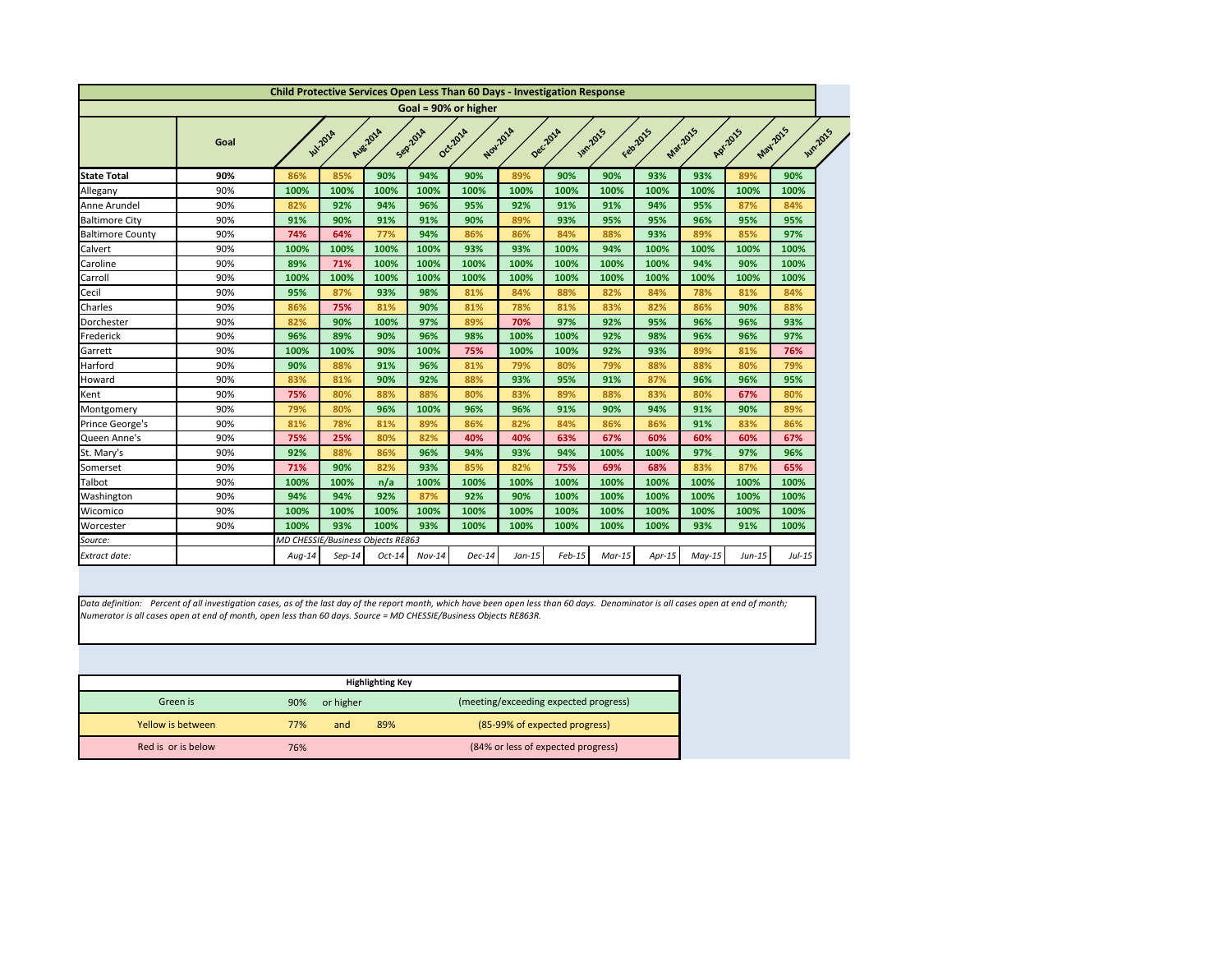<span id="page-3-0"></span>

|                         |      |          |                                   |          |          |                      |          |          | <b>Child Protective Services Open Less Than 60 Days - Alternative Response</b> |          |          |           |                   |
|-------------------------|------|----------|-----------------------------------|----------|----------|----------------------|----------|----------|--------------------------------------------------------------------------------|----------|----------|-----------|-------------------|
|                         |      |          |                                   |          |          | Goal = 90% or higher |          |          |                                                                                |          |          |           |                   |
|                         | Goal |          | <b>Jul-2014</b>                   | Aug-2014 | Sep201A  | Oct-2014             | Nov.2014 | Dec.2014 | <b>Jan.2015</b>                                                                | Febricis | Mar.2015 | Apr. 2015 | May2015<br>Jun-20 |
| <b>State Total</b>      | 90%  | 87%      | 90%                               | 96%      | 98%      | 96%                  | 94%      | 95%      | 95%                                                                            | 97%      | 96%      | 94%       | 94%               |
| Allegany                | 90%  | 100%     | 100%                              | 100%     | 100%     | 100%                 | 100%     | 100%     | 100%                                                                           | 100%     | 100%     | 100%      | 100%              |
| Anne Arundel            | 90%  | 86%      | 94%                               | 98%      | 98%      | 88%                  | 92%      | 90%      | 92%                                                                            | 94%      | 96%      | 93%       | 93%               |
| <b>Baltimore City</b>   | 90%  | 100%     | 100%                              | 100%     | 100%     | 98%                  | 99%      | 100%     | 100%                                                                           | 100%     | 100%     | 100%      | 99%               |
| <b>Baltimore County</b> | 90%  | 72%      | 76%                               | 94%      | 95%      | 96%                  | 90%      | 91%      | 90%                                                                            | 98%      | 95%      | 95%       | 97%               |
| Calvert                 | 90%  | 100%     | 100%                              | 100%     | 100%     | 100%                 | 94%      | 95%      | 93%                                                                            | 93%      | 95%      | 96%       | 94%               |
| Caroline                | 90%  | 100%     | 100%                              | 100%     | 100%     | 100%                 | 100%     | 100%     | 100%                                                                           | 100%     | 100%     | 100%      | 100%              |
| Carroll                 | 90%  | 100%     | 100%                              | 100%     | 100%     | 100%                 | 100%     | 100%     | 100%                                                                           | 100%     | 100%     | 100%      | 100%              |
| Cecil                   | 90%  | 100%     | 93%                               | 97%      | 93%      | 88%                  | 89%      | 88%      | 97%                                                                            | 91%      | 93%      | 91%       | 95%               |
| Charles                 | 90%  | 95%      | 90%                               | 91%      | 97%      | 98%                  | 97%      | 97%      | 95%                                                                            | 98%      | 99%      | 99%       | 98%               |
| Dorchester              | 90%  | 85%      | 85%                               | 100%     | 96%      | 89%                  | 77%      | 100%     | 100%                                                                           | 100%     | 95%      | 96%       | 95%               |
| Frederick               | 90%  | 100%     | 100%                              | 98%      | 100%     | 100%                 | 100%     | 100%     | 98%                                                                            | 100%     | 100%     | 94%       | 95%               |
| Garrett                 | 90%  | 100%     | 100%                              | 67%      | 100%     | 100%                 | 57%      | 100%     | 100%                                                                           | 85%      | 90%      | 100%      | 93%               |
| Harford                 | 90%  | 95%      | 100%                              | 100%     | 96%      | 81%                  | 85%      | 77%      | 80%                                                                            | 85%      | 83%      | 83%       | 75%               |
| Howard                  | 90%  | 65%      | 53%                               | 92%      | 100%     | 100%                 | 100%     | 100%     | 100%                                                                           | 97%      | 100%     | 97%       | 100%              |
| Kent                    | 90%  | 100%     | 100%                              | 100%     | 100%     | 100%                 | 100%     | 100%     | 100%                                                                           | 100%     | 100%     | 100%      | 100%              |
| Montgomery              | 90%  | 76%      | 85%                               | 96%      | 99%      | 98%                  | 96%      | 94%      | 91%                                                                            | 97%      | 93%      | 87%       | 91%               |
| Prince George's         | 90%  | 91%      | 87%                               | 92%      | 99%      | 98%                  | 93%      | 95%      | 94%                                                                            | 98%      | 96%      | 92%       | 91%               |
| Queen Anne's            | 90%  | 100%     | 100%                              | 100%     | 100%     | 100%                 | 100%     | 100%     | 100%                                                                           | 100%     | 100%     | 100%      | 100%              |
| St. Mary's              | 90%  | 100%     | 100%                              | 89%      | 100%     | 100%                 | 100%     | 100%     | 100%                                                                           | 100%     | 100%     | 97%       | 100%              |
| Somerset                | 90%  | 67%      | 85%                               | 87%      | 80%      | 100%                 | 100%     | 90%      | 89%                                                                            | 89%      | 100%     | 100%      | 100%              |
| Talbot                  | 90%  | 100%     | 100%                              | 100%     | 100%     | 100%                 | 100%     | 100%     | 100%                                                                           | 100%     | 100%     | 100%      | 100%              |
| Washington              | 90%  | 100%     | 98%                               | 98%      | 100%     | 100%                 | 100%     | 100%     | 100%                                                                           | 100%     | 100%     | 100%      | 100%              |
| Wicomico                | 90%  | 100%     | 100%                              | 100%     | 100%     | 100%                 | 97%      | 97%      | 100%                                                                           | 100%     | 100%     | 100%      | 100%              |
| Worcester               | 90%  | 81%      | 93%                               | 100%     | 100%     | 95%                  | 92%      | 92%      | 100%                                                                           | 100%     | 100%     | 93%       | 83%               |
| Source:                 |      |          | MD CHESSIE/Business Objects RE863 |          |          |                      |          |          |                                                                                |          |          |           |                   |
| Extract date:           |      | $Aug-14$ | $Sep-14$                          | $Oct-14$ | $Nov-14$ | $Dec-14$             | $Jan-15$ | $Feb-15$ | $Mar-15$                                                                       | $Apr-15$ | $May-15$ | $Jun-15$  | $Jul-15$          |

|                    |     |           | <b>Highlighting Key</b> |                                       |
|--------------------|-----|-----------|-------------------------|---------------------------------------|
| Green is           | 90% | or higher |                         | (meeting/exceeding expected progress) |
| Yellow is between  | 77% | and       | 89%                     | (85-99% of expected progress)         |
| Red is or is below | 76% |           |                         | (84% or less of expected progress)    |

*Data definition: Percent of all investigation cases, as of the last day of the report month, which have been open less than 60 days. Denominator is all cases open at end of month; Numerator is all cases open at end of month, open less than 60 days. Source = MD CHESSIE/Business Objects RE863R.*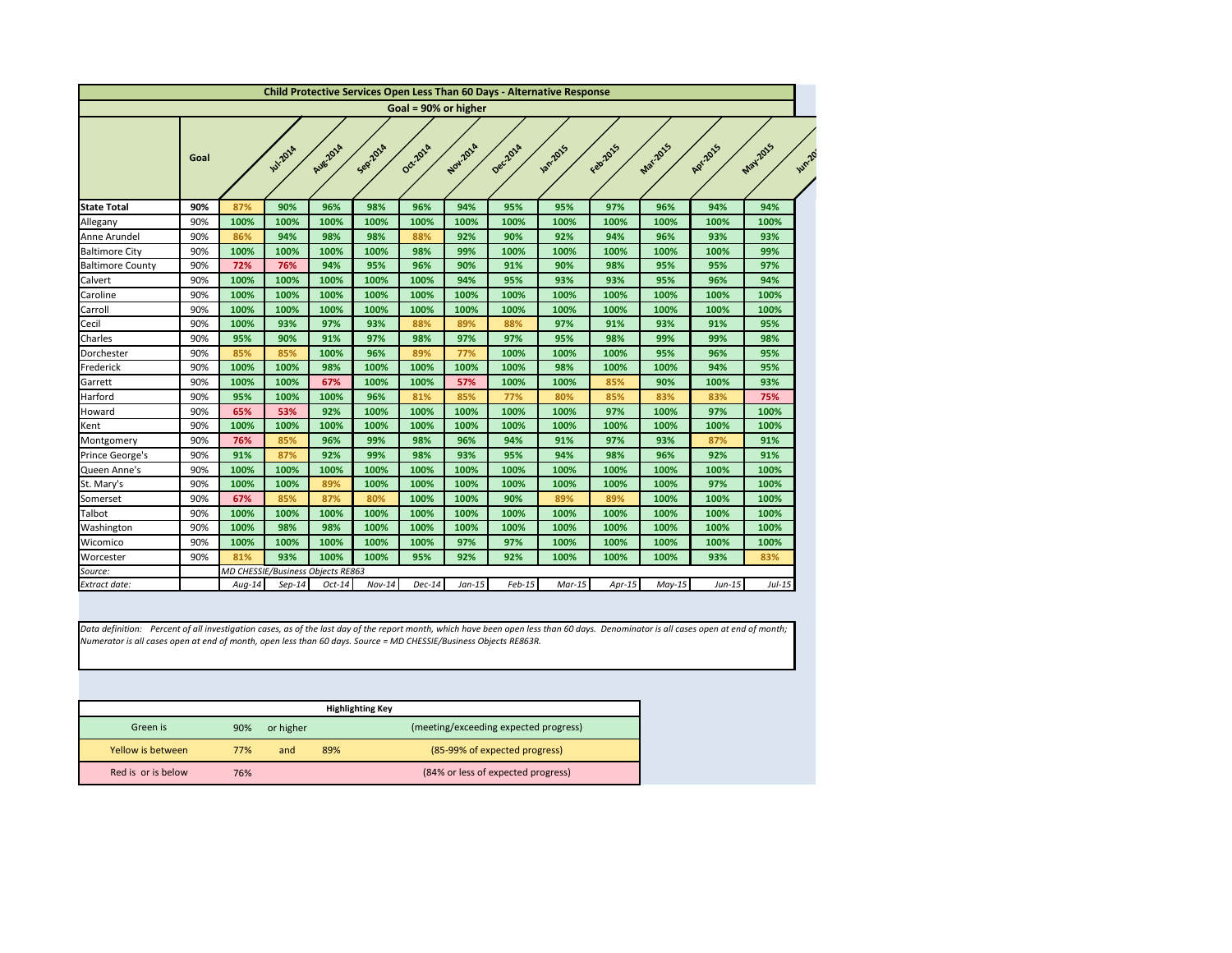<span id="page-4-0"></span>

|                         |                |                |                  |                         | <b>Number of Children in OOH Care</b>                                           |                        |                 |          |                 |                |                  |          |          |          |
|-------------------------|----------------|----------------|------------------|-------------------------|---------------------------------------------------------------------------------|------------------------|-----------------|----------|-----------------|----------------|------------------|----------|----------|----------|
|                         |                |                |                  |                         |                                                                                 | Goal = $5,174$ or less |                 |          |                 |                |                  |          |          |          |
|                         | Goal           |                | <b>Jul-201</b> 4 | Aug-2014                | Sepraze                                                                         | Oct-2014               | Nov.2014        | Dec.2014 | <b>Jan-2015</b> | Febr2015       | Mar-2015         | Apr.2015 | May2015  | Jun-2015 |
| <b>State Total</b>      | 5,174          | 5,254          | 5,225            | 5,151                   | 5,124                                                                           | 5,033                  | 4,995           | 4,968    | 4,919           | 4,859          | 4,875            | 4,874    | 4,837    |          |
| Allegany                | 65             | 67             | 67               | 65                      | 66                                                                              | 62                     | 67              | 66       | 66              | 70             | 73               | 72       | 67       |          |
| Anne Arundel            | 161            | 156            | 147              | 147                     | 151                                                                             | 149                    | 148             | 146      | 147             | 149            | 147              | 149      | 151      |          |
| <b>Baltimore City</b>   | 2211           | 2,281          | 2,259            | 2,205                   | 2,187                                                                           | 2,143                  | 2,142           | 2,123    | 2,059           | 1,998          | 1,986            | 1,974    | 1,959    |          |
| <b>Baltimore County</b> | 562            | 567            | 580              | 579                     | 575                                                                             | 560                    | 543             | 536      | 537             | 538            | 547              | 553      | 544      |          |
| Calvert                 | 75             | 72             | 73               | 68                      | 68                                                                              | 69                     | 68              | 67       | 66              | 65             | 69               | 70       | 74       |          |
| Caroline                | 33             | 34             | 31               | 29                      | 29                                                                              | 30                     | 28              | 27       | 28              | 26             | 28               | 27       | 30       |          |
| Carroll                 | 47             | 44             | 41               | 40                      | 39                                                                              | 45                     | 46              | 47       | 44              | 45             | 45               | 45       | 44       |          |
| Cecil                   | 180            | 182            | 179              | 180                     | 175                                                                             | 173                    | 179             | 178      | 183             | 178            | 175              | 177      | 170      |          |
| Charles                 | 90             | 92             | 92               | 87                      | 88                                                                              | 89                     | 83              | 85       | 86              | 89             | 89               | 88       | 88       |          |
| Dorchester              | 27             | 28             | 25               | 26                      | 27                                                                              | 26                     | 26              | 27       | 26              | 27             | 26               | 31       | 33       |          |
| Frederick               | 119            | 113            | 113              | 116                     | 120                                                                             | 114                    | 109             | 109      | 115             | 116            | 124              | 123      | 118      |          |
| Garrett                 | 39             | 33             | 32               | 34                      | 31                                                                              | 35                     | 32              | 33       | 32              | 28             | 33               | 35       | 41       |          |
| Harford                 | 247            | 250            | 248              | 240                     | 239                                                                             | 233                    | 230             | 230      | 229             | 220            | 218              | 210      | 215      |          |
| Howard                  | 66             | 67             | 66               | 69                      | 68                                                                              | 67                     | 70              | 69       | 64              | 63             | 60               | 55       | 57       |          |
| Kent                    | 9              | 11             | 9                | 10                      | 10                                                                              | 10                     | $\mathbf{9}$    | 9        | $\mathbf{9}$    | $\mathbf{9}$   | $\boldsymbol{9}$ | 9        | 9        |          |
| Montgomery              | 387            | 384            | 385              | 382                     | 388                                                                             | 376                    | 373             | 368      | 386             | 387            | 391              | 393      | 391      |          |
| Prince George's         | 484            | 484            | 486              | 479                     | 471                                                                             | 462                    | 462             | 467      | 466             | 472            | 473              | 484      | 481      |          |
| Queen Anne's            | $\overline{7}$ | $\overline{7}$ | $\overline{7}$   | $\overline{\mathbf{z}}$ | $6\phantom{1}$                                                                  | $6\phantom{1}6$        | $\overline{4}$  | 4        | $\overline{4}$  | $\overline{4}$ | 5                | 5        | 5        |          |
| St. Mary's              | 86             | 92             | 87               | 87                      | 32                                                                              | 89                     | 85              | 87       | 86              | 89             | 90               | 92       | 86       |          |
| Somerset                | 29             | 29             | 31               | 30                      | 89                                                                              | 31                     | 30              | 28       | 31              | 32             | 29               | 29       | 27       |          |
| Talbot                  | 25             | 25             | 25               | 24                      | 22                                                                              | 22                     | 22              | 22       | 23              | 24             | 23               | 20       | 20       |          |
| Washington              | 171            | 182            | 181              | 189                     | 186                                                                             | 186                    | 183             | 183      | 178             | 175            | 175              | 176      | 168      |          |
| Wicomico                | 28             | 27             | 27               | 27                      | 26                                                                              | 26                     | 25              | 29       | 28              | 29             | 30               | 28       | 26       |          |
| Worcester               | 26             | 27             | 34               | 31                      | 31                                                                              | 30                     | 31              | 28       | 26              | 26             | 30               | 29       | 33       |          |
| Source:                 |                |                |                  |                         | MD CHESSIE/SSW OOH Served file (except Baltimore City, which provides raw data) |                        |                 |          |                 |                |                  |          |          |          |
| <b>Extract date:</b>    |                | Aug-14         | $Sep-14$         | Oct-14                  | $Nov-14$                                                                        |                        | $Dec-14$ Jan-15 | $Feb-15$ | $Mar-15$ Apr-15 |                | $May-15$         | Jun-15   | $Jul-15$ |          |

*Data definition: The number of children in out of home care, on the last day of the month. Counted as the number of children with an open removal episode at the end of the month. Source: MD CHESSIE/SSW OOH Served file; Baltimore City raw data.*

|        | <b>Highlighting Key</b>                                                      |
|--------|------------------------------------------------------------------------------|
| Green  | meeting targeted goal or having fewer children in care than established goal |
| Yellow | up to 15% higher than targeted goal                                          |
| Red    | more than 15% higher than targeted goal                                      |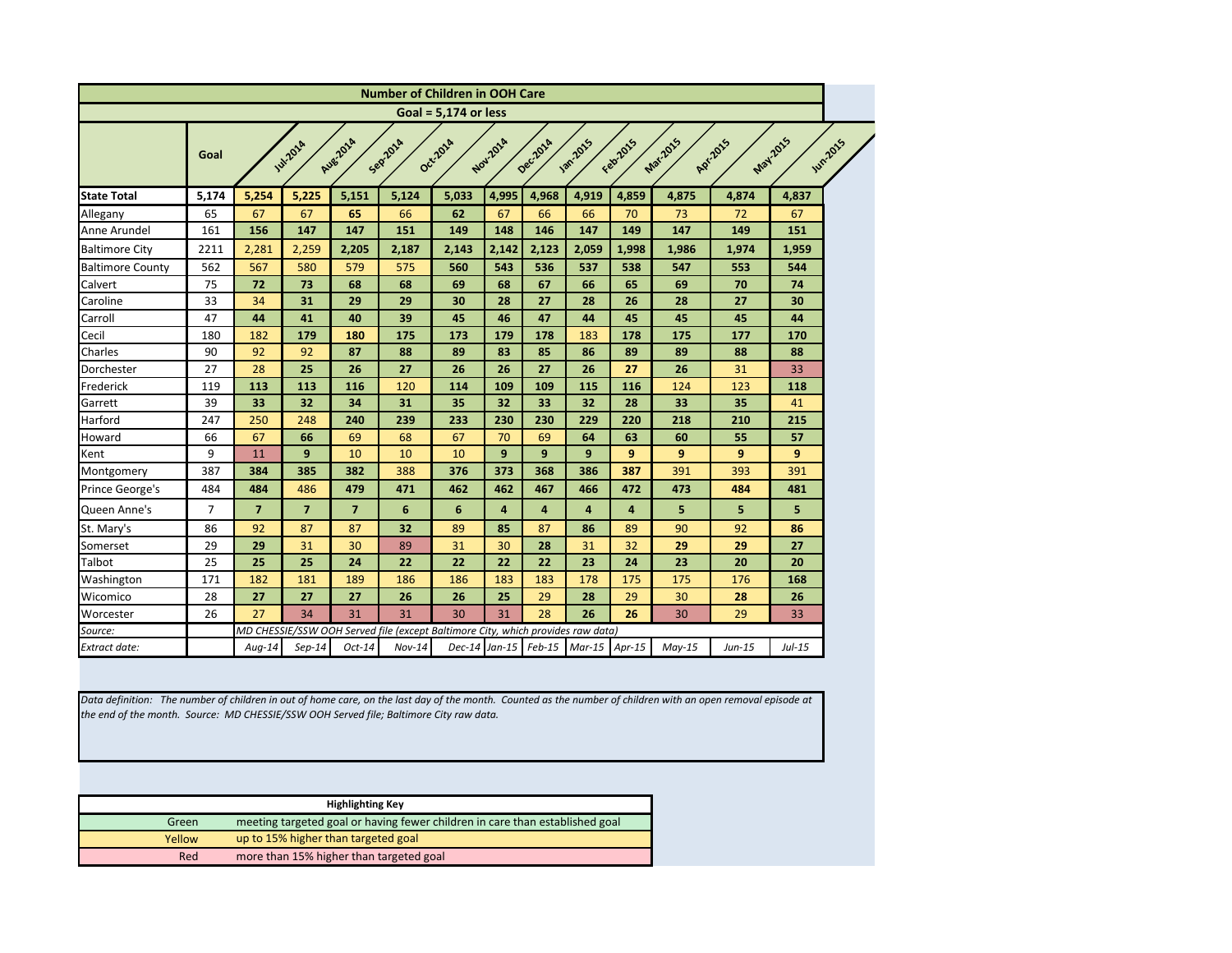

<span id="page-5-0"></span>

|                         |      | Children in Group Homes - children under 18, excluding Child with Disabilities VPA removals |          |                    |          |                    |          |                                               |                    |                     |          |           |          |
|-------------------------|------|---------------------------------------------------------------------------------------------|----------|--------------------|----------|--------------------|----------|-----------------------------------------------|--------------------|---------------------|----------|-----------|----------|
|                         |      |                                                                                             |          |                    |          | Goal = 7% or lower |          |                                               |                    |                     |          |           |          |
| <b>LDSS</b>             | Goal | <b>141-2018</b>                                                                             |          | Aug-2014           | Sep201A  | Oct-2014           | Nov-2014 | Decilora                                      | <b>1872015</b>     | Feb2015             | Mar-2015 | Apr. 2015 | May-2015 |
| <b>State Total</b>      | 7%   | 6%                                                                                          | 6%       | 8%                 | 7%       | 7%                 | 7%       | 7%                                            | 7%                 | 7%                  | 8%       | 8%        | 8%       |
| Allegany                | 7%   | 2%                                                                                          | 0%       | 2%                 | 0%       | 0%                 | 0%       | 0%                                            | 0%                 | 0%                  | 0%       | 0%        | 0%       |
| Anne Arundel            | 7%   | 9%                                                                                          | 8%       | 10%                | 10%      | 10%                | 13%      | 11%                                           | 9%                 | 9%                  | 13%      | 15%       | 13%      |
| <b>Baltimore City</b>   | 7%   | 4%                                                                                          | 4%       | 5%                 | 5%       | 5%                 | 5%       | 5%                                            | 5%                 | 5%                  | 6%       | 6%        | 6%       |
| <b>Baltimore County</b> | 7%   | 7%                                                                                          | 6%       | 9%                 | 9%       | 8%                 | 9%       | 8%                                            | 9%                 | 10%                 | 9%       | 9%        | 8%       |
| Calvert                 | 7%   | 14%                                                                                         | 8%       | 12%                | 9%       | 8%                 | 8%       | 8%                                            | 10%                | 8%                  | 8%       | 8%        | 5%       |
| Caroline                | 7%   | 7%                                                                                          | 4%       | 8%                 | 4%       | 4%                 | 5%       | 5%                                            | 5%                 | 10%                 | 4%       | 0%        | 0%       |
| Carroll                 | 7%   | 7%                                                                                          | 14%      | 21%                | 16%      | 7%                 | 13%      | 13%                                           | 10%                | 10%                 | 11%      | 14%       | 7%       |
| Cecil                   | 7%   | 7%                                                                                          | 6%       | 8%                 | 9%       | 8%                 | 10%      | 8%                                            | 7%                 | 7%                  | 7%       | 8%        | 10%      |
| Charles                 | 7%   | 6%                                                                                          | 7%       | 7%                 | 8%       | 9%                 | 10%      | 8%                                            | 4%                 | 3%                  | 3%       | 5%        | 5%       |
| Dorchester              | 7%   | 12%                                                                                         | 14%      | 18%                | 7%       | 7%                 | 7%       | 7%                                            | 7%                 | 6%                  | 6%       | 10%       | 10%      |
| Frederick               | 7%   | 12%                                                                                         | 9%       | 12%                | 11%      | 11%                | 14%      | 13%                                           | 14%                | 11%                 | 9%       | 10%       | 8%       |
| Garrett                 | 7%   | 0%                                                                                          | 0%       | 7%                 | 8%       | 10%                | 11%      | 10%                                           | 14%                | 13%                 | 10%      | 10%       | 3%       |
| Harford                 | 7%   | 8%                                                                                          | 8%       | 10%                | 6%       | 7%                 | 7%       | 6%                                            | 6%                 | 6%                  | 8%       | 8%        | 9%       |
| Howard                  | 7%   | 9%                                                                                          | 12%      | 17%                | 6%       | 6%                 | 19%      | 18%                                           | 17%                | 17%                 | 15%      | 13%       | 10%      |
| Kent*                   | n/a  |                                                                                             |          |                    |          |                    |          |                                               |                    |                     |          |           |          |
| Montgomery              | 7%   | 10%                                                                                         | 10%      | 12%                | 10%      | 11%                | 11%      | 12%                                           | 11%                | 12%                 | 12%      | 12%       | 11%      |
| Prince George's         | 7%   | 8%                                                                                          | 9%       | 13%                | 9%       | 8%                 | 8%       | 7%                                            | 9%                 | 9%                  | 10%      | 10%       | 10%      |
| Queen Anne's*           | n/a  |                                                                                             |          |                    |          |                    |          |                                               |                    |                     |          |           |          |
| St. Mary's              | 7%   | 4%                                                                                          | 4%       | 3%                 | 4%       | 4%                 | 4%       | 5%                                            | 5%                 | 6%                  | 5%       | 5%        | 5%       |
| Somerset                | 7%   | 9%                                                                                          | 8%       | 9%                 | 4%       | 4%                 | 4%       | 4%                                            | 4%                 | 4%                  | 4%       | 4%        | 5%       |
| Talbot                  | 7%   | 10%                                                                                         | 10%      | 9%                 | 11%      | 11%                | 11%      | 11%                                           | 11%                | 10%                 | 11%      | 13%       | 13%      |
| Washington              | 7%   | 8%                                                                                          | 7%       | 11%                | 9%       | 9%                 | 10%      | 10%                                           | 10%                | 11%                 | 9%       | 12%       | 11%      |
| Wicomico                | 7%   | 16%                                                                                         | 21%      | 15%                | 16%      | 16%                | 22%      | 14%                                           | 15%                | 14%                 | 10%      | 15%       | 16%      |
| Worcester               | 7%   | 0%                                                                                          | 0%       | 0%                 | 0%       | 4%                 | 3%       | 4%                                            | 4%                 | 4%                  | 8%       | 4%        | 4%       |
| Source:                 |      | MD CHESSIE/SSW OOH Served file                                                              |          |                    |          |                    |          |                                               |                    |                     |          |           |          |
| Extract date:           |      | $Aug-14$<br>$\mathbf{1}$ , $\mathbf{1}$ , $\mathbf{1}$ , $\mathbf{1}$ , $\mathbf{1}$        | $Sep-14$ | $Oct-14$<br>$11 -$ | $Nov-14$ | $Dec-14$           | $Jan-15$ | $Feb-15$<br>$\cdot$ . $\cdot$ $\cdot$ $\cdot$ | $Mar-15$<br>CTV/40 | $Apr-15$<br>$1 - 1$ | $May-15$ | $Jun-15$  | $Jul-15$ |

*\*Kent and Queen Anne's exempt from this indicator due to the small size of their average OOH population in the prior SFY (10 or less)*

|        | <b>Highlighting Key</b> |
|--------|-------------------------|
| Green  | 9% or below             |
| Yellow | between 10% and 19%     |
| Red    | over 19%                |

*Data definition: The percent of children in this subpopulation (OOH under 18, except Child with Disabilities VPA removal type), placed in group homes on the last day of the month. Denominator is the number of children this subpopulation in out of home care at end of month; numerator is the number of children in this subpopulation in open group home placement structure or living arrangement at end of month. Source: MD CHESSIE/SSW OOH Served file.*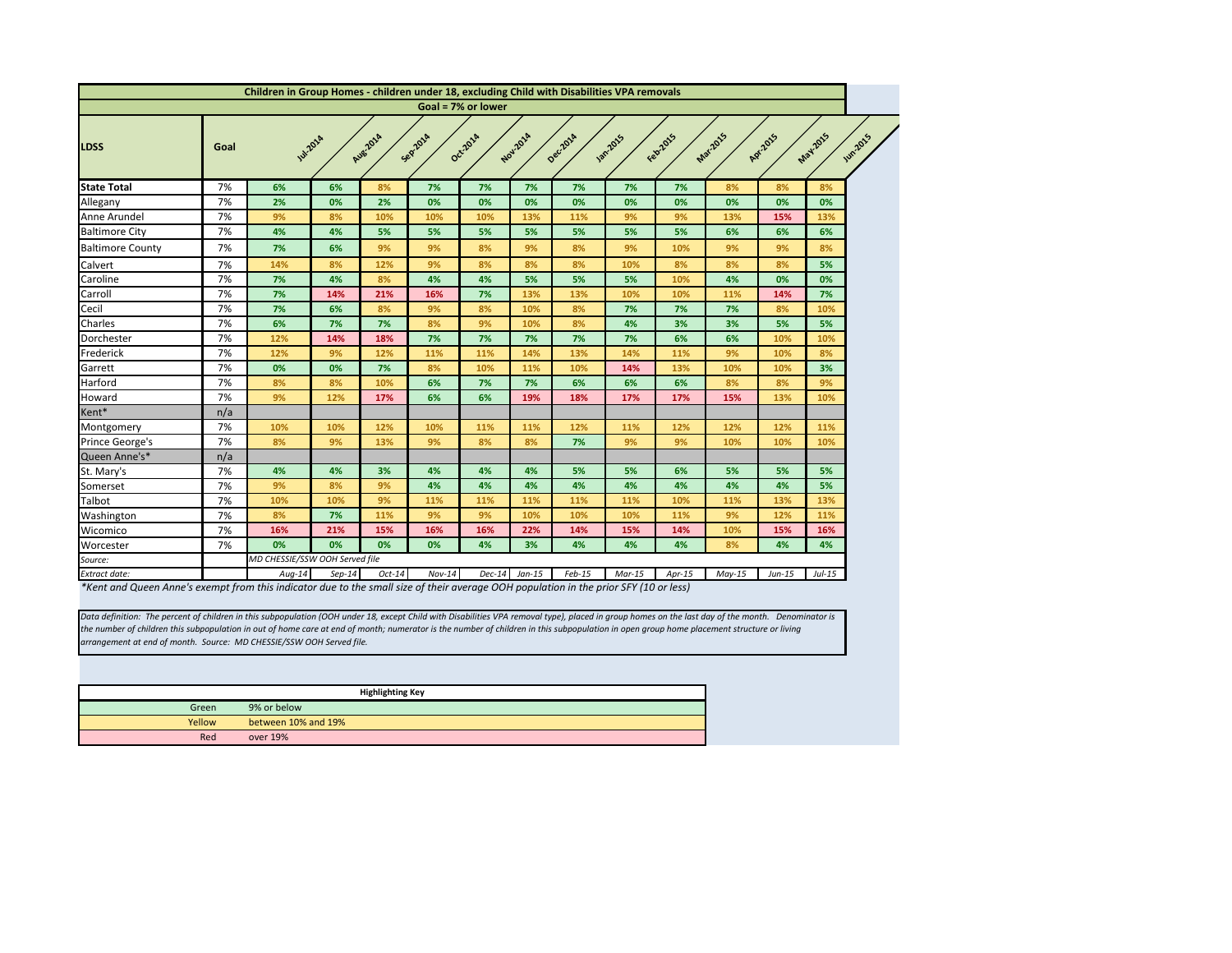<span id="page-6-0"></span>

| Goal = 85% or higher<br>Mar-2015<br>Febr2015<br>Aug-2014<br>Oct-2014<br>Nov.2014<br><b>1201-2015</b><br>Apr.2015<br>Sepzoza<br>Decilora<br><b>141-201</b> 4<br>Goal<br>84%<br><b>State Total</b><br>85%<br>84%<br>84%<br>81%<br>84%<br>84%<br>83%<br>84%<br>84%<br>84%<br>84%<br>Allegany<br>85%<br>97%<br>97%<br>95%<br>97%<br>94%<br>95%<br>95%<br>96%<br>98%<br>98%<br>97%<br>85%<br>77%<br>Anne Arundel<br>85%<br>85%<br>83%<br>82%<br>80%<br>78%<br>82%<br>82%<br>79%<br>74%<br><b>Baltimore City</b><br>85%<br>88%<br>86%<br>87%<br>88%<br>87%<br>86%<br>86%<br>87%<br>87%<br>88%<br>87%<br><b>Baltimore County</b><br>85%<br>81%<br>82%<br>78%<br>79%<br>80%<br>80%<br>80%<br>81%<br>79%<br>79%<br>81%<br>Calvert<br>83%<br>79%<br>83%<br>80%<br>85%<br>83%<br>84%<br>85%<br>84%<br>84%<br>82%<br>83%<br>82%<br>86%<br>86%<br>96%<br>85%<br>75%<br>71%<br>78%<br>83%<br>86%<br>86%<br>100%<br>Caroline<br>70%<br>53%<br>70%<br>66%<br>Carroll<br>85%<br>61%<br>60%<br>73%<br>72%<br>69%<br>71%<br>68%<br>85%<br>84%<br>87%<br>84%<br>85%<br>85%<br>88%<br>Cecil<br>87%<br>87%<br>87%<br>87%<br>84%<br>89%<br>82%<br>86%<br>89%<br>87%<br>Charles<br>83%<br>78%<br>76%<br>85%<br>77%<br>76%<br>74%<br>85%<br>65%<br>57%<br>45%<br>50%<br>50%<br>50%<br>53%<br>60%<br>56%<br>56%<br>60%<br>Dorchester<br>85%<br>80%<br>78%<br>79%<br>78%<br>81%<br>81%<br>80%<br>Frederick<br>84%<br>81%<br>80%<br>78%<br>85%<br>50%<br>56%<br>52%<br>52%<br>42%<br>52%<br>Garrett<br>52%<br>42%<br>45%<br>46%<br>45%<br>Harford<br>85%<br>87%<br>85%<br>80%<br>88%<br>88%<br>87%<br>88%<br>87%<br>87%<br>88%<br>87%<br>79%<br>85%<br>74%<br>65%<br>81%<br>71%<br>68%<br>71%<br>72%<br>75%<br>74%<br>80%<br>Howard<br>Kent*<br>n/a<br>80%<br>85%<br>81%<br>74%<br>79%<br>77%<br>76%<br>79%<br>80%<br>80%<br>78%<br>80%<br>Montgomery<br>77%<br>Prince George's<br>85%<br>78%<br>71%<br>80%<br>80%<br>78%<br>79%<br>79%<br>77%<br>78%<br>79%<br>Queen Anne's*<br>n/a<br>92%<br>85%<br>91%<br>91%<br>90%<br>89%<br>91%<br>92%<br>93%<br>91%<br>92%<br>93%<br>St. Mary's<br>86%<br>88%<br>92%<br>96%<br>92%<br>Somerset<br>85%<br>87%<br>89%<br>93%<br>92%<br>93%<br>96%<br>85%<br>81%<br>Talbot<br>81%<br>86%<br>82%<br>89%<br>89%<br>89%<br>89%<br>89%<br>85%<br>83%<br>Washington<br>85%<br>83%<br>84%<br>80%<br>84%<br>84%<br>83%<br>83%<br>80%<br>85%<br>85%<br>83%<br>63%<br>56%<br>67%<br>85%<br>63%<br>70%<br>68%<br>68%<br>67%<br>65%<br>71%<br>70%<br>Wicomico<br>96%<br>85%<br>97%<br>97%<br>97%<br>93%<br>93%<br>96%<br>92%<br>91%<br>88%<br>92%<br>Worcester |         |  | Children in Family Homes - children under 18, excluding Child with Disabilities VPA removals |  |  |  |  |          |                 |
|-------------------------------------------------------------------------------------------------------------------------------------------------------------------------------------------------------------------------------------------------------------------------------------------------------------------------------------------------------------------------------------------------------------------------------------------------------------------------------------------------------------------------------------------------------------------------------------------------------------------------------------------------------------------------------------------------------------------------------------------------------------------------------------------------------------------------------------------------------------------------------------------------------------------------------------------------------------------------------------------------------------------------------------------------------------------------------------------------------------------------------------------------------------------------------------------------------------------------------------------------------------------------------------------------------------------------------------------------------------------------------------------------------------------------------------------------------------------------------------------------------------------------------------------------------------------------------------------------------------------------------------------------------------------------------------------------------------------------------------------------------------------------------------------------------------------------------------------------------------------------------------------------------------------------------------------------------------------------------------------------------------------------------------------------------------------------------------------------------------------------------------------------------------------------------------------------------------------------------------------------------------------------------------------------------------------------------------------------------------------------------------------------------------------------------------------------------------------------------------------------------------------------------------------------------------|---------|--|----------------------------------------------------------------------------------------------|--|--|--|--|----------|-----------------|
|                                                                                                                                                                                                                                                                                                                                                                                                                                                                                                                                                                                                                                                                                                                                                                                                                                                                                                                                                                                                                                                                                                                                                                                                                                                                                                                                                                                                                                                                                                                                                                                                                                                                                                                                                                                                                                                                                                                                                                                                                                                                                                                                                                                                                                                                                                                                                                                                                                                                                                                                                             |         |  |                                                                                              |  |  |  |  |          |                 |
|                                                                                                                                                                                                                                                                                                                                                                                                                                                                                                                                                                                                                                                                                                                                                                                                                                                                                                                                                                                                                                                                                                                                                                                                                                                                                                                                                                                                                                                                                                                                                                                                                                                                                                                                                                                                                                                                                                                                                                                                                                                                                                                                                                                                                                                                                                                                                                                                                                                                                                                                                             |         |  |                                                                                              |  |  |  |  | May2015  | <b>Jun 2016</b> |
|                                                                                                                                                                                                                                                                                                                                                                                                                                                                                                                                                                                                                                                                                                                                                                                                                                                                                                                                                                                                                                                                                                                                                                                                                                                                                                                                                                                                                                                                                                                                                                                                                                                                                                                                                                                                                                                                                                                                                                                                                                                                                                                                                                                                                                                                                                                                                                                                                                                                                                                                                             |         |  |                                                                                              |  |  |  |  | 84%      |                 |
|                                                                                                                                                                                                                                                                                                                                                                                                                                                                                                                                                                                                                                                                                                                                                                                                                                                                                                                                                                                                                                                                                                                                                                                                                                                                                                                                                                                                                                                                                                                                                                                                                                                                                                                                                                                                                                                                                                                                                                                                                                                                                                                                                                                                                                                                                                                                                                                                                                                                                                                                                             |         |  |                                                                                              |  |  |  |  | 98%      |                 |
|                                                                                                                                                                                                                                                                                                                                                                                                                                                                                                                                                                                                                                                                                                                                                                                                                                                                                                                                                                                                                                                                                                                                                                                                                                                                                                                                                                                                                                                                                                                                                                                                                                                                                                                                                                                                                                                                                                                                                                                                                                                                                                                                                                                                                                                                                                                                                                                                                                                                                                                                                             |         |  |                                                                                              |  |  |  |  | 76%      |                 |
|                                                                                                                                                                                                                                                                                                                                                                                                                                                                                                                                                                                                                                                                                                                                                                                                                                                                                                                                                                                                                                                                                                                                                                                                                                                                                                                                                                                                                                                                                                                                                                                                                                                                                                                                                                                                                                                                                                                                                                                                                                                                                                                                                                                                                                                                                                                                                                                                                                                                                                                                                             |         |  |                                                                                              |  |  |  |  | 87%      |                 |
|                                                                                                                                                                                                                                                                                                                                                                                                                                                                                                                                                                                                                                                                                                                                                                                                                                                                                                                                                                                                                                                                                                                                                                                                                                                                                                                                                                                                                                                                                                                                                                                                                                                                                                                                                                                                                                                                                                                                                                                                                                                                                                                                                                                                                                                                                                                                                                                                                                                                                                                                                             |         |  |                                                                                              |  |  |  |  | 81%      |                 |
|                                                                                                                                                                                                                                                                                                                                                                                                                                                                                                                                                                                                                                                                                                                                                                                                                                                                                                                                                                                                                                                                                                                                                                                                                                                                                                                                                                                                                                                                                                                                                                                                                                                                                                                                                                                                                                                                                                                                                                                                                                                                                                                                                                                                                                                                                                                                                                                                                                                                                                                                                             |         |  |                                                                                              |  |  |  |  | 85%      |                 |
|                                                                                                                                                                                                                                                                                                                                                                                                                                                                                                                                                                                                                                                                                                                                                                                                                                                                                                                                                                                                                                                                                                                                                                                                                                                                                                                                                                                                                                                                                                                                                                                                                                                                                                                                                                                                                                                                                                                                                                                                                                                                                                                                                                                                                                                                                                                                                                                                                                                                                                                                                             |         |  |                                                                                              |  |  |  |  | 100%     |                 |
|                                                                                                                                                                                                                                                                                                                                                                                                                                                                                                                                                                                                                                                                                                                                                                                                                                                                                                                                                                                                                                                                                                                                                                                                                                                                                                                                                                                                                                                                                                                                                                                                                                                                                                                                                                                                                                                                                                                                                                                                                                                                                                                                                                                                                                                                                                                                                                                                                                                                                                                                                             |         |  |                                                                                              |  |  |  |  | 71%      |                 |
|                                                                                                                                                                                                                                                                                                                                                                                                                                                                                                                                                                                                                                                                                                                                                                                                                                                                                                                                                                                                                                                                                                                                                                                                                                                                                                                                                                                                                                                                                                                                                                                                                                                                                                                                                                                                                                                                                                                                                                                                                                                                                                                                                                                                                                                                                                                                                                                                                                                                                                                                                             |         |  |                                                                                              |  |  |  |  | 85%      |                 |
|                                                                                                                                                                                                                                                                                                                                                                                                                                                                                                                                                                                                                                                                                                                                                                                                                                                                                                                                                                                                                                                                                                                                                                                                                                                                                                                                                                                                                                                                                                                                                                                                                                                                                                                                                                                                                                                                                                                                                                                                                                                                                                                                                                                                                                                                                                                                                                                                                                                                                                                                                             |         |  |                                                                                              |  |  |  |  | 88%      |                 |
|                                                                                                                                                                                                                                                                                                                                                                                                                                                                                                                                                                                                                                                                                                                                                                                                                                                                                                                                                                                                                                                                                                                                                                                                                                                                                                                                                                                                                                                                                                                                                                                                                                                                                                                                                                                                                                                                                                                                                                                                                                                                                                                                                                                                                                                                                                                                                                                                                                                                                                                                                             |         |  |                                                                                              |  |  |  |  | 60%      |                 |
|                                                                                                                                                                                                                                                                                                                                                                                                                                                                                                                                                                                                                                                                                                                                                                                                                                                                                                                                                                                                                                                                                                                                                                                                                                                                                                                                                                                                                                                                                                                                                                                                                                                                                                                                                                                                                                                                                                                                                                                                                                                                                                                                                                                                                                                                                                                                                                                                                                                                                                                                                             |         |  |                                                                                              |  |  |  |  | 83%      |                 |
|                                                                                                                                                                                                                                                                                                                                                                                                                                                                                                                                                                                                                                                                                                                                                                                                                                                                                                                                                                                                                                                                                                                                                                                                                                                                                                                                                                                                                                                                                                                                                                                                                                                                                                                                                                                                                                                                                                                                                                                                                                                                                                                                                                                                                                                                                                                                                                                                                                                                                                                                                             |         |  |                                                                                              |  |  |  |  | 63%      |                 |
|                                                                                                                                                                                                                                                                                                                                                                                                                                                                                                                                                                                                                                                                                                                                                                                                                                                                                                                                                                                                                                                                                                                                                                                                                                                                                                                                                                                                                                                                                                                                                                                                                                                                                                                                                                                                                                                                                                                                                                                                                                                                                                                                                                                                                                                                                                                                                                                                                                                                                                                                                             |         |  |                                                                                              |  |  |  |  | 86%      |                 |
|                                                                                                                                                                                                                                                                                                                                                                                                                                                                                                                                                                                                                                                                                                                                                                                                                                                                                                                                                                                                                                                                                                                                                                                                                                                                                                                                                                                                                                                                                                                                                                                                                                                                                                                                                                                                                                                                                                                                                                                                                                                                                                                                                                                                                                                                                                                                                                                                                                                                                                                                                             |         |  |                                                                                              |  |  |  |  | 84%      |                 |
|                                                                                                                                                                                                                                                                                                                                                                                                                                                                                                                                                                                                                                                                                                                                                                                                                                                                                                                                                                                                                                                                                                                                                                                                                                                                                                                                                                                                                                                                                                                                                                                                                                                                                                                                                                                                                                                                                                                                                                                                                                                                                                                                                                                                                                                                                                                                                                                                                                                                                                                                                             |         |  |                                                                                              |  |  |  |  |          |                 |
|                                                                                                                                                                                                                                                                                                                                                                                                                                                                                                                                                                                                                                                                                                                                                                                                                                                                                                                                                                                                                                                                                                                                                                                                                                                                                                                                                                                                                                                                                                                                                                                                                                                                                                                                                                                                                                                                                                                                                                                                                                                                                                                                                                                                                                                                                                                                                                                                                                                                                                                                                             |         |  |                                                                                              |  |  |  |  | 79%      |                 |
|                                                                                                                                                                                                                                                                                                                                                                                                                                                                                                                                                                                                                                                                                                                                                                                                                                                                                                                                                                                                                                                                                                                                                                                                                                                                                                                                                                                                                                                                                                                                                                                                                                                                                                                                                                                                                                                                                                                                                                                                                                                                                                                                                                                                                                                                                                                                                                                                                                                                                                                                                             |         |  |                                                                                              |  |  |  |  | 79%      |                 |
|                                                                                                                                                                                                                                                                                                                                                                                                                                                                                                                                                                                                                                                                                                                                                                                                                                                                                                                                                                                                                                                                                                                                                                                                                                                                                                                                                                                                                                                                                                                                                                                                                                                                                                                                                                                                                                                                                                                                                                                                                                                                                                                                                                                                                                                                                                                                                                                                                                                                                                                                                             |         |  |                                                                                              |  |  |  |  |          |                 |
|                                                                                                                                                                                                                                                                                                                                                                                                                                                                                                                                                                                                                                                                                                                                                                                                                                                                                                                                                                                                                                                                                                                                                                                                                                                                                                                                                                                                                                                                                                                                                                                                                                                                                                                                                                                                                                                                                                                                                                                                                                                                                                                                                                                                                                                                                                                                                                                                                                                                                                                                                             |         |  |                                                                                              |  |  |  |  | 92%      |                 |
|                                                                                                                                                                                                                                                                                                                                                                                                                                                                                                                                                                                                                                                                                                                                                                                                                                                                                                                                                                                                                                                                                                                                                                                                                                                                                                                                                                                                                                                                                                                                                                                                                                                                                                                                                                                                                                                                                                                                                                                                                                                                                                                                                                                                                                                                                                                                                                                                                                                                                                                                                             |         |  |                                                                                              |  |  |  |  | 95%      |                 |
|                                                                                                                                                                                                                                                                                                                                                                                                                                                                                                                                                                                                                                                                                                                                                                                                                                                                                                                                                                                                                                                                                                                                                                                                                                                                                                                                                                                                                                                                                                                                                                                                                                                                                                                                                                                                                                                                                                                                                                                                                                                                                                                                                                                                                                                                                                                                                                                                                                                                                                                                                             |         |  |                                                                                              |  |  |  |  | 88%      |                 |
|                                                                                                                                                                                                                                                                                                                                                                                                                                                                                                                                                                                                                                                                                                                                                                                                                                                                                                                                                                                                                                                                                                                                                                                                                                                                                                                                                                                                                                                                                                                                                                                                                                                                                                                                                                                                                                                                                                                                                                                                                                                                                                                                                                                                                                                                                                                                                                                                                                                                                                                                                             |         |  |                                                                                              |  |  |  |  | 81%      |                 |
|                                                                                                                                                                                                                                                                                                                                                                                                                                                                                                                                                                                                                                                                                                                                                                                                                                                                                                                                                                                                                                                                                                                                                                                                                                                                                                                                                                                                                                                                                                                                                                                                                                                                                                                                                                                                                                                                                                                                                                                                                                                                                                                                                                                                                                                                                                                                                                                                                                                                                                                                                             |         |  |                                                                                              |  |  |  |  | 74%      |                 |
|                                                                                                                                                                                                                                                                                                                                                                                                                                                                                                                                                                                                                                                                                                                                                                                                                                                                                                                                                                                                                                                                                                                                                                                                                                                                                                                                                                                                                                                                                                                                                                                                                                                                                                                                                                                                                                                                                                                                                                                                                                                                                                                                                                                                                                                                                                                                                                                                                                                                                                                                                             |         |  |                                                                                              |  |  |  |  | 93%      |                 |
| MD CHESSIE/SSW OOH Served file                                                                                                                                                                                                                                                                                                                                                                                                                                                                                                                                                                                                                                                                                                                                                                                                                                                                                                                                                                                                                                                                                                                                                                                                                                                                                                                                                                                                                                                                                                                                                                                                                                                                                                                                                                                                                                                                                                                                                                                                                                                                                                                                                                                                                                                                                                                                                                                                                                                                                                                              | Source: |  |                                                                                              |  |  |  |  |          |                 |
| $Aug-14$<br>$Sep-14$<br><b>Extract date:</b><br>$Oct-14$<br>$Nov-14$<br>$Dec-14$<br>$Jan-15$<br>$Feb-15$<br>$Mar-15$<br>$Apr-15$<br>$May-15$<br>$Jun-15$                                                                                                                                                                                                                                                                                                                                                                                                                                                                                                                                                                                                                                                                                                                                                                                                                                                                                                                                                                                                                                                                                                                                                                                                                                                                                                                                                                                                                                                                                                                                                                                                                                                                                                                                                                                                                                                                                                                                                                                                                                                                                                                                                                                                                                                                                                                                                                                                    |         |  |                                                                                              |  |  |  |  | $Jul-15$ |                 |

*\*Kent and Queen Anne's exempt from this indicator due to the small size of their average OOH population in the prior SFY (10 or less)*

*Data definition: The percent of children in this subpopulation (OOH under 18, except Child with Disabilities VPA removal type) placed in family homes on the last day of the month. Family homes include trial home visit; formal kinship care; restricted (relative) foster care; regular foster care; treatment foster care (private and public); and adoptive/pre-finalized adoptive. Denominator is the number of children in this subpopulation in out of home care at end of month; numerator is the number of children in this subpopulation in open family home placement structure or living arrangement at end of month. Source: MD CHESSIE/SSW OOH Served file.*

|        | <b>Highlighting Key</b> |
|--------|-------------------------|
| Green  | 85% or higher           |
| Yellow | between 72% and 85%     |
| Red    | below 72%               |

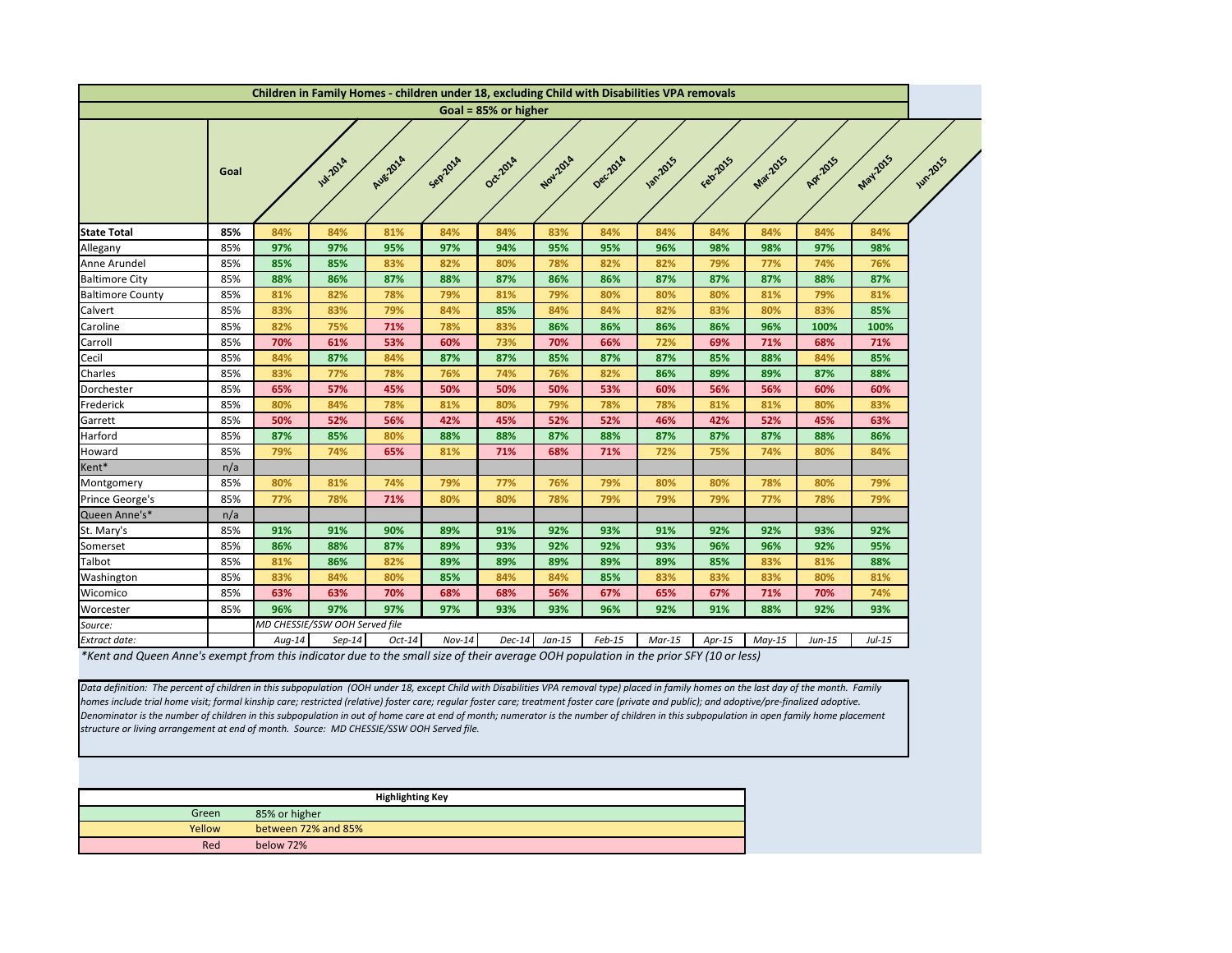<span id="page-7-0"></span>

|                                                                                                                                                                                                                                                                                                                             |        |               |                       |          |                         | <b>Caseworker Visitation</b> |          |          |                          |        |          |           |                             |
|-----------------------------------------------------------------------------------------------------------------------------------------------------------------------------------------------------------------------------------------------------------------------------------------------------------------------------|--------|---------------|-----------------------|----------|-------------------------|------------------------------|----------|----------|--------------------------|--------|----------|-----------|-----------------------------|
|                                                                                                                                                                                                                                                                                                                             |        |               |                       |          |                         | Goal = 95% or higher         |          |          |                          |        |          |           |                             |
| <b>LDSS</b>                                                                                                                                                                                                                                                                                                                 | Goal   |               | <b>141-2018</b>       | Aug.2014 | Sepzoza                 | Oct-2014                     | Nov-2014 | Dec.2014 | Febricis<br><b>12015</b> |        | Mar-2015 | Apr. 2015 | May 2015<br><b>Jun-2015</b> |
| <b>State Total</b>                                                                                                                                                                                                                                                                                                          | 95%    | 97%           | 98%                   | 97%      | 98%                     | 97%                          | 98%      | 97%      | 97%                      | 97%    | 97%      | 96%       | 96%                         |
| Allegany                                                                                                                                                                                                                                                                                                                    | 95%    | 100%          | 100%                  | 100%     | 100%                    | 100%                         | 100%     | 100%     | 100%                     | 100%   | 100%     | 100%      | 100%                        |
| Anne Arundel                                                                                                                                                                                                                                                                                                                | 95%    | 100%          | 100%                  | 100%     | 100%                    | 99%                          | 99%      | 100%     | 99%                      | 100%   | 100%     | 99%       | 98%                         |
| <b>Baltimore City</b>                                                                                                                                                                                                                                                                                                       | 95%    | 97%           | 97%                   | 97%      | 97%                     | 96%                          | 97%      | 97%      | 96%                      | 96%    | 96%      | 96%       | 96%                         |
| <b>Baltimore County</b>                                                                                                                                                                                                                                                                                                     | 95%    | 98%           | 99%                   | 99%      | 97%                     | 97%                          | 97%      | 98%      | 95%                      | 97%    | 98%      | 96%       | 96%                         |
| Calvert                                                                                                                                                                                                                                                                                                                     | 95%    | 100%          | 100%                  | 100%     | 100%                    | 100%                         | 100%     | 100%     | 100%                     | 100%   | 100%     | 95%       | 98%                         |
| Caroline                                                                                                                                                                                                                                                                                                                    | 95%    | 93%           | 100%                  | 60%      | 96%                     | 96%                          | 100%     | 100%     | 100%                     | 100%   | 100%     | 87%       | 96%                         |
| Carroll                                                                                                                                                                                                                                                                                                                     | 95%    | 100%          | 97%                   | 100%     | 100%                    | 100%                         | 100%     | 97%      | 97%                      | 97%    | 92%      | 100%      | 97%                         |
| Cecil                                                                                                                                                                                                                                                                                                                       | 95%    | 100%          | 99%                   | 99%      | 99%                     | 99%                          | 99%      | 98%      | 99%                      | 97%    | 98%      | 96%       | 95%                         |
| Charles                                                                                                                                                                                                                                                                                                                     | 95%    | 93%           | 93%                   | 96%      | 93%                     | 96%                          | 95%      | 99%      | 100%                     | 97%    | 100%     | 96%       | 97%                         |
| Dorchester                                                                                                                                                                                                                                                                                                                  | 95%    | 100%          | 100%                  | 100%     | 100%                    | 100%                         | 100%     | 100%     | 96%                      | 96%    | 100%     | 89%       | 83%                         |
| Frederick                                                                                                                                                                                                                                                                                                                   | 95%    | 98%           | 97%                   | 100%     | 98%                     | 98%                          | 100%     | 98%      | 98%                      | 100%   | 100%     | 97%       | 100%                        |
| Garrett                                                                                                                                                                                                                                                                                                                     | 95%    | 100%          | 100%                  | 100%     | 100%                    | 92%                          | 96%      | 100%     | 100%                     | 100%   | 100%     | 100%      | 100%                        |
| Harford                                                                                                                                                                                                                                                                                                                     | 95%    | 97%           | 98%                   | 97%      | 98%                     | 99%                          | 98%      | 98%      | 97%                      | 98%    | 97%      | 96%       | 95%                         |
| Howard                                                                                                                                                                                                                                                                                                                      | 95%    | 96%           | 100%                  | 100%     | 98%                     | 98%                          | 100%     | 100%     | 100%                     | 100%   | 100%     | 98%       | 100%                        |
| Kent                                                                                                                                                                                                                                                                                                                        | 95%    | 100%          | 100%                  | 100%     | 100%                    | 100%                         | 100%     | 100%     | 100%                     | 100%   | 100%     | 100%      | 100%                        |
| Montgomery                                                                                                                                                                                                                                                                                                                  | 95%    | 97%           | 97%                   | 96%      | 97%                     | 98%                          | 99%      | 98%      | 98%                      | 98%    | 97%      | 95%       | 97%                         |
| Prince George's                                                                                                                                                                                                                                                                                                             | 95%    | 95%           | 95%                   | 95%      | 96%                     | 94%                          | 95%      | 93%      | 94%                      | 95%    | 93%      | 94%       | 93%                         |
| Queen Anne's                                                                                                                                                                                                                                                                                                                | 95%    | 100%          | 100%                  | 100%     | 100%                    | 100%                         | 100%     | 100%     | 100%                     | 100%   | 100%     | 100%      | 100%                        |
| St. Mary's                                                                                                                                                                                                                                                                                                                  | 95%    | 96%           | 96%                   | 97%      | 100%                    | 100%                         | 87%      | 100%     | 100%                     | 92%    | 100%     | 100%      | 100%                        |
| Somerset                                                                                                                                                                                                                                                                                                                    | 95%    | 99%           | 99%                   | 99%      | 99%                     | 100%                         | 99%      | 99%      | 98%                      | 100%   | 100%     | 99%       | 100%                        |
| Talbot                                                                                                                                                                                                                                                                                                                      | 95%    | 89%           | 96%                   | 100%     | 100%                    | 100%                         | 100%     | 90%      | 100%                     | 100%   | 100%     | 100%      | 100%                        |
| Washington                                                                                                                                                                                                                                                                                                                  | 95%    | 100%          | 99%                   | 99%      | 99%                     | 100%                         | 100%     | 100%     | 100%                     | 100%   | 100%     | 99%       | 98%                         |
| Wicomico                                                                                                                                                                                                                                                                                                                    | 95%    | 100%          | 91%                   | 96%      | 100%                    | 95%                          | 95%      | 95%      | 91%                      | 96%    | 96%      | 88%       | 96%                         |
| Worcester                                                                                                                                                                                                                                                                                                                   | 95%    | 100%          | 100%                  | 100%     | 100%                    | 100%                         | 100%     | 100%     | 100%                     | 100%   | 100%     | 100%      | 100%                        |
| Source:                                                                                                                                                                                                                                                                                                                     |        |               | MD CHESSIE/SSW report |          |                         |                              |          |          |                          |        |          |           |                             |
| Extract date:                                                                                                                                                                                                                                                                                                               |        | Aug-15        | Aug-15                | Aug-15   | Aug-15                  | Aug-15                       | Aug-15   | Aug-15   | Aug-15                   | Aug-15 | $Aug-15$ | Aug-15    | $Aug-15$                    |
| Data definition: The percent of children in foster care during entire month who have at least one caseworker visit during the month. Denominator is the count of foster children in care entire<br>month; Numerator is the count of foster children who have at least one caseworker visit during month. Source: MD CHESSIE |        |               |                       |          |                         |                              |          |          |                          |        |          |           |                             |
|                                                                                                                                                                                                                                                                                                                             |        |               |                       |          | <b>Highlighting Key</b> |                              |          |          |                          |        |          |           |                             |
|                                                                                                                                                                                                                                                                                                                             | Green  | 95% or higher |                       |          |                         |                              |          |          |                          |        |          |           |                             |
|                                                                                                                                                                                                                                                                                                                             | Yellow |               | between 85% and 92%   |          |                         |                              |          |          |                          |        |          |           |                             |

Red below 85%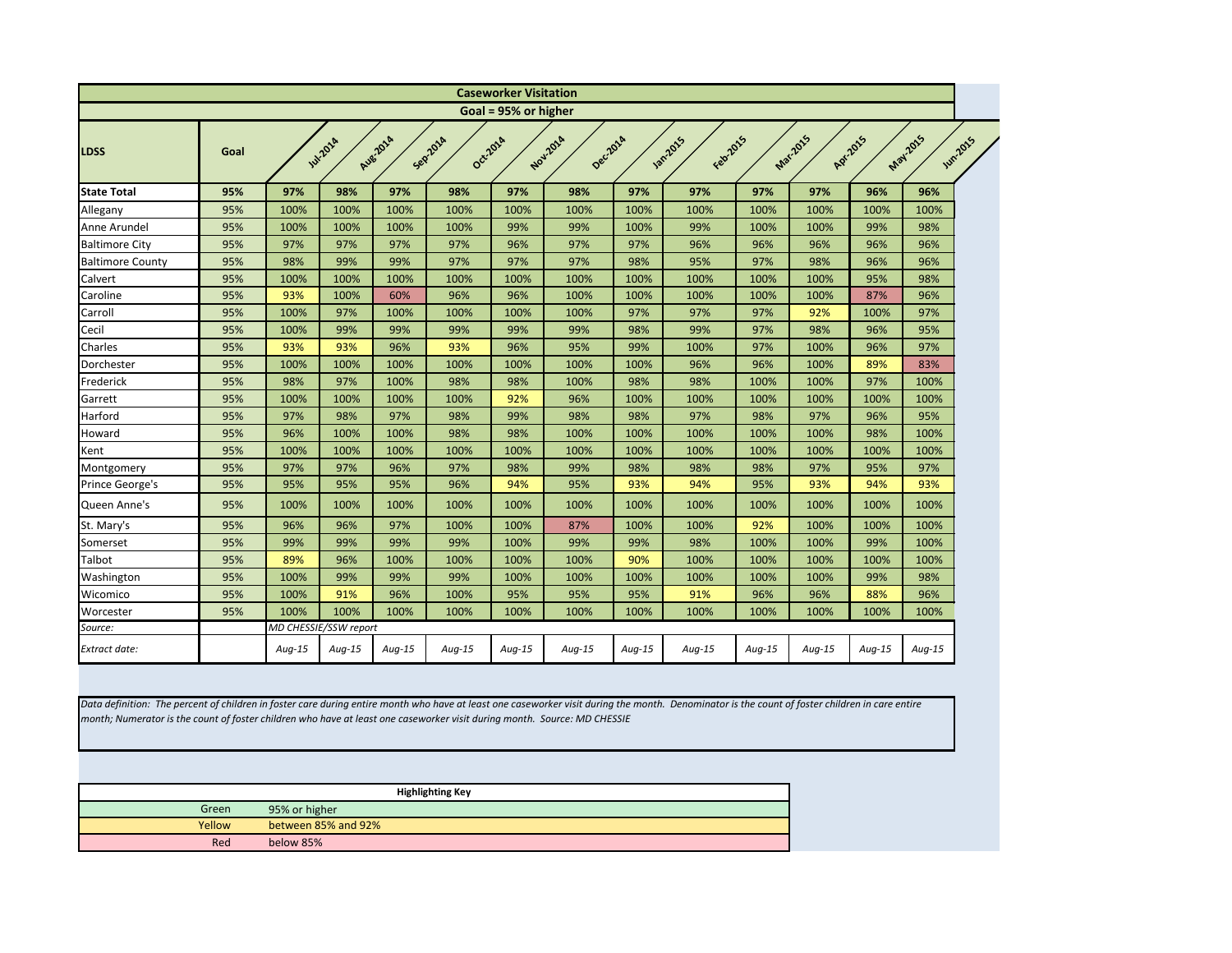Data definition: The number of children who exit to guardianship during the report month. Denominator is the children who exit foster care during the report month; Numerator is the children *who exit foster care, with exit reason of guardianship and removal end date during the report month. Source: MD CHESSIE/SSW OOH Served file; Baltimore City raw data.* 

<span id="page-8-0"></span>

| <b>Number of Children Exiting to Guardianship</b>                                                             |                         |                |                  |                |                                                                                 |                |                         |             |                |              |                |                |                 |                |                              |                                                                                  |                                                   |
|---------------------------------------------------------------------------------------------------------------|-------------------------|----------------|------------------|----------------|---------------------------------------------------------------------------------|----------------|-------------------------|-------------|----------------|--------------|----------------|----------------|-----------------|----------------|------------------------------|----------------------------------------------------------------------------------|---------------------------------------------------|
|                                                                                                               |                         |                |                  |                |                                                                                 |                | Goal = $511$ or more    |             |                |              |                |                |                 |                | <b>FY 2015 Analysis</b>      |                                                                                  |                                                   |
|                                                                                                               | Goal                    |                | <b>141-2014</b>  | Aug 2014       | Sep201A                                                                         | Oct-2014       | Nov.201A                | Decilora    | <b>1</b> 2015  | Februars     | Mar.2015       | Apr.2015       | <b>May 2015</b> | <b>While's</b> | Year to<br><b>Date Total</b> | <b>Expected Percent of</b><br><b>Goal to be Completed</b><br>as of Current Month | <b>Actual Percent of Goal</b><br><b>Completed</b> |
| <b>State Total</b>                                                                                            | 511                     | 60             | 35               | 43             | 53                                                                              | 40             | 31                      | 35          | 44             | 61           | 30             | 27             | 48              |                | 507                          | 100%                                                                             | 99%                                               |
| Allegany                                                                                                      | $\overline{3}$          | $\overline{2}$ |                  |                | $\mathbf 0$                                                                     | $\Omega$       | $\mathbf 0$             | $\mathbf 0$ | 1              | 0            | $\overline{2}$ | $\mathbf 0$    | -1              |                | 8                            | 100%                                                                             | 267%                                              |
| Anne Arundel                                                                                                  | 9                       | $\overline{0}$ | $\overline{2}$   | $\mathbf 0$    | $\mathbf 0$                                                                     | $\Omega$       | 1                       | $\mathbf 0$ | 1              | 1            | $\mathbf{0}$   | 1              | $\mathbf 0$     |                | 6                            | 100%                                                                             | 67%                                               |
| <b>Baltimore City</b>                                                                                         | 362                     | 42             | 30 <sup>°</sup>  | 23             | 21                                                                              | 16             | 14                      | 21          | 30             | 36           | 12             | 16             | 22              |                | 283                          | 100%                                                                             | 78%                                               |
| <b>Baltimore County</b>                                                                                       | 23                      | $\overline{0}$ | $\Omega$         |                | 9                                                                               | 2              | $\overline{\mathbf{1}}$ | 6           | $\Omega$       | 4            | $\overline{2}$ | 1              | 4               |                | 30                           | 100%                                                                             | 130%                                              |
| Calvert                                                                                                       | $\overline{\mathbf{3}}$ | $\overline{2}$ | $\Omega$         | $\mathbf 0$    |                                                                                 | $\Omega$       | - 1                     |             | -1             | $\Omega$     | $\Omega$       | $\mathbf 0$    | $\mathbf 0$     |                | 6                            | 100%                                                                             | 200%                                              |
| Caroline                                                                                                      | $\overline{7}$          | $\mathbf{0}$   | $\Omega$         | $\Omega$       | $\mathbf 0$                                                                     | $\Omega$       |                         | $\Omega$    | $\Omega$       | $\Omega$     | $\Omega$       | $\mathbf 0$    | $\mathbf{0}$    |                |                              | 100%                                                                             | 14%                                               |
| Carroll                                                                                                       | $\overline{2}$          | $\overline{2}$ | $\Omega$         | $\mathbf 0$    | $\overline{2}$                                                                  | $\Omega$       | $\overline{0}$          | $\Omega$    | $\mathbf{0}$   | $\mathbf{0}$ |                | -1             | $\mathbf 0$     |                | 6                            | 100%                                                                             | 300%                                              |
| Cecil                                                                                                         | $\overline{2}$          | $\overline{0}$ | $\Omega$         |                | 4                                                                               | -1             | $\mathbf 0$             | $\mathbf 0$ | $\overline{2}$ | 3            |                | $\mathbf 0$    | $\overline{2}$  |                | 14                           | 100%                                                                             | 700%                                              |
| Charles                                                                                                       | 5                       |                | $\Omega$         | $\mathbf 0$    | $\mathbf 0$                                                                     | -1             | $\overline{2}$          | $\mathbf 0$ | 1              | 0            | $\overline{2}$ | $\mathbf 0$    | $\mathbf 0$     |                | -7                           | 100%                                                                             | 140%                                              |
| Dorchester                                                                                                    | $\overline{3}$          | $\overline{0}$ | $\mathbf 0$      | $\mathbf 0$    | $\mathbf 0$                                                                     | $\Omega$       | $\mathbf 0$             | $\Omega$    | $\mathbf{0}$   | 0            | $\mathbf 0$    | $\mathbf 0$    | $\mathbf{0}$    |                | 0                            | 100%                                                                             | 0%                                                |
| Frederick                                                                                                     | $\overline{4}$          | 1              | $\mathbf 1$      | 4              | $\overline{2}$                                                                  | 6              | -1                      | $\Omega$    | $\mathbf{0}$   | $\mathbf{0}$ | $\overline{2}$ | $\mathbf 0$    | 3               |                | 20                           | 100%                                                                             | 500%                                              |
| Garrett                                                                                                       | -5                      | 4              | $\Omega$         | $\overline{2}$ | -1                                                                              | $\Omega$       | $\overline{0}$          | $\Omega$    | $\mathbf{0}$   | $\mathbf{0}$ | $\Omega$       | $\mathbf 0$    | $\mathbf 0$     |                | 7                            | 100%                                                                             | 140%                                              |
| Harford                                                                                                       | 6                       | $\mathbf{0}$   | $\Omega$         | 2              | 4                                                                               | -1             | $\mathbf 1$             | $\Omega$    | $\mathbf{0}$   | 5            | $\Omega$       | 3              | 3               |                | 19                           | 100%                                                                             | 317%                                              |
| Howard                                                                                                        | -1                      |                | $\Omega$         | $\mathbf 0$    | $\mathbf 0$                                                                     | $\Omega$       | $\mathbf 0$             | $\Omega$    | $\mathbf{0}$   | 0            | $\mathbf{0}$   | $\mathbf 0$    | $\mathbf 0$     |                |                              | 100%                                                                             | 100%                                              |
| Kent                                                                                                          | 1                       | $\mathbf{0}$   | $\boldsymbol{0}$ | $\mathbf 0$    | $\mathbf 0$                                                                     | $\mathbf 0$    | -1                      | $\mathbf 0$ | $\mathbf 0$    | $\mathbf{0}$ | $\mathbf 0$    | $\mathbf 0$    | $\mathbf 0$     |                | -1                           | 100%                                                                             | 100%                                              |
| Montgomery                                                                                                    | 12                      | $\overline{3}$ | $\Omega$         | 8              | $\overline{3}$                                                                  | 5              | 6                       |             | $\overline{2}$ | 3            | 6              | $\overline{2}$ | 3               |                | 42                           | 100%                                                                             | 350%                                              |
| Prince George's                                                                                               | 47                      | $\overline{0}$ | $\mathbf 0$      | $\mathbf 0$    | 6                                                                               | 3              | $\overline{2}$          | $\Omega$    | 1              | $\Omega$     |                | $\overline{2}$ | $\mathbf{1}$    |                | 16                           | 100%                                                                             | 34%                                               |
| Queen Anne's                                                                                                  | $\mathbf 0$             | $\overline{0}$ | $\Omega$         | $\mathbf 0$    | $\overline{0}$                                                                  | $\Omega$       | $\overline{0}$          | $\Omega$    | $\Omega$       | $\mathbf{0}$ | $\Omega$       | $\mathbf 0$    | $\mathbf 0$     |                | $\mathbf{0}$                 | 100%                                                                             | n/a                                               |
| St. Mary's                                                                                                    | -6                      | $\mathbf 0$    | -1               |                | $\overline{0}$                                                                  | -1             | $\overline{0}$          | Δ           | $\Omega$       | 3            |                | $\mathbf 0$    | -1              |                | 12                           | 100%                                                                             | 200%                                              |
| Somerset                                                                                                      | -1                      | $\mathbf{0}$   | $\Omega$         | $\Omega$       | $\mathbf 0$                                                                     | $\Omega$       | $\Omega$                | $\Omega$    | $\Omega$       | 0            | $\Omega$       | $\mathbf 0$    | 3               |                | 3                            | 100%                                                                             | 300%                                              |
| Talbot                                                                                                        | $\mathbf 0$             | $\mathbf 0$    | $\Omega$         | $\Omega$       | $\mathbf 0$                                                                     | $\overline{2}$ | $\mathbf 0$             | $\Omega$    | $\mathbf{0}$   | 0            | $\Omega$       | $\mathbf 0$    | $\Omega$        |                | $\overline{2}$               | 100%                                                                             | n/a                                               |
| Washington                                                                                                    | 5                       |                | $\mathbf 0$      | $\mathbf 0$    | $\mathbf 0$                                                                     | -1             | $\mathbf 0$             |             | 4              | 4            | $\mathbf 0$    | 1              | 5               |                | 17                           | 100%                                                                             | 340%                                              |
| Wicomico                                                                                                      | $\overline{\mathbf{3}}$ |                | $\mathbf 0$      | $\mathbf 0$    | $\boldsymbol{0}$                                                                | 0              | $\boldsymbol{0}$        | $\mathbf 0$ | $\mathbf 0$    | 0            | $\mathbf 0$    | $\mathbf 0$    | $\mathbf 0$     |                |                              | 100%                                                                             | 33%                                               |
| Worcester                                                                                                     | $\mathbf{1}$            | $\mathbf 0$    | $\Omega$         | $\mathbf 0$    | $\mathbf 0$                                                                     | -1             | $\mathbf 0$             |             | 1              | $2^{\circ}$  | $\mathbf 0$    | $\mathbf 0$    | $\mathbf 0$     |                | 5                            | 100%                                                                             | 500%                                              |
| Source:                                                                                                       |                         |                |                  |                | MD CHESSIE/SSW OOH Served file (except Baltimore City, which provides raw data) |                |                         |             |                |              |                |                |                 |                |                              | <b>Highlighting Key for Year to Date</b>                                         | Highlighting Key for Actual Po                    |
| Extract date:                                                                                                 |                         | $Aug-14$       | $Sep-14$         | $Oct-14$       | $Nov-14$                                                                        | $Dec-14$       | $Jan-15$                | $Feb-15$    | $Mar-15$       | Apr-15       | $May-15$       | $Jun-15$       | $Jul-15$        |                |                              | Green = met/exceeded FY goal                                                     | Green is or is above                              |
|                                                                                                               |                         |                |                  |                |                                                                                 |                |                         |             |                |              |                |                |                 |                |                              |                                                                                  | Yellow is between                                 |
| FY 15 goal based on 90% of children as of June 30, 2014 with PPG of Guardianship or Live with Other Relatives |                         |                |                  |                |                                                                                 |                |                         |             |                |              |                |                |                 |                |                              |                                                                                  | Red is or is below                                |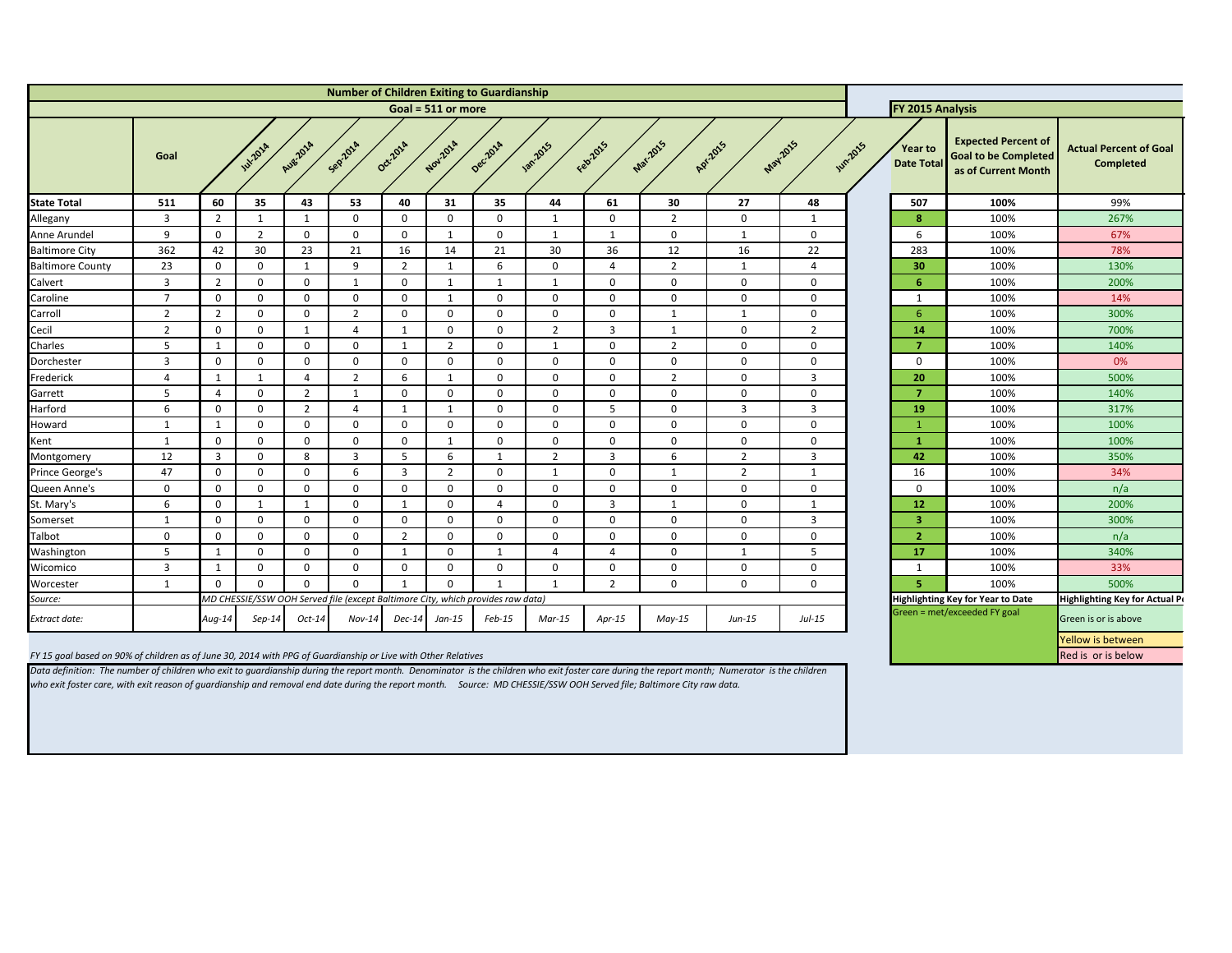<span id="page-9-0"></span>

| <b>Number of Children Exiting to Adoption</b> |                      |                |                |                |                |                                                                                 |                 |                |                |              |                                     |                |                 |               |                              |                                                                                  |                                                   |  |
|-----------------------------------------------|----------------------|----------------|----------------|----------------|----------------|---------------------------------------------------------------------------------|-----------------|----------------|----------------|--------------|-------------------------------------|----------------|-----------------|---------------|------------------------------|----------------------------------------------------------------------------------|---------------------------------------------------|--|
|                                               | Goal = $280$ or more |                |                |                |                |                                                                                 |                 |                |                |              |                                     |                |                 |               | FY 2015 Analysis             |                                                                                  |                                                   |  |
|                                               | Goal                 |                | <b>W.2014</b>  | Aug-2014       | Sepzoza        | Oct-2014                                                                        | Nov-2014        | Decilora       | <b>1</b> 2015  | Febr2015     | Mar-2015                            | Apr.2015       | <b>May 2015</b> | <b>Wm2015</b> | Year to<br><b>Date Total</b> | <b>Expected Percent of</b><br><b>Goal to be Completed</b><br>as of Current Month | <b>Actual Percent of Goal</b><br><b>Completed</b> |  |
| <b>State Total</b>                            | 280                  | 18             | 27             | 27             | 8              | 49                                                                              | 27              | 12             | 14             | 18           | 22                                  | 32             | 41              |               | 295                          | 100%                                                                             | 105%                                              |  |
| Allegany                                      | 4                    | 0              | $\mathbf 0$    | $\mathbf 0$    | 0              | -1                                                                              | 3               | $\mathbf{1}$   | 1              | $\mathbf 0$  | $\mathbf 0$                         | $\mathbf 0$    | $\mathbf{1}$    |               | 7                            | 100%                                                                             | 175%                                              |  |
| Anne Arundel                                  | 9                    | $\overline{4}$ | $\overline{2}$ | $\overline{2}$ | $\mathbf 0$    | $\mathbf 0$                                                                     | $\mathbf{0}$    | $\mathbf 0$    | $\mathbf{1}$   | $\mathbf 0$  | $\overline{3}$                      | $\mathbf 0$    | $\mathbf 0$     |               | 12                           | 100%                                                                             | 133%                                              |  |
| <b>Baltimore City</b>                         | 92                   | $\mathbf{1}$   | 6              | 10             | $\overline{2}$ | 22                                                                              | 3               | 6              | $\overline{3}$ | 10           | 3                                   | 14             | 16              |               | 96                           | 100%                                                                             | 104%                                              |  |
| <b>Baltimore County</b>                       | 23                   | $\overline{2}$ | $\mathbf{1}$   | $\overline{2}$ | 0              | 10                                                                              | $\overline{2}$  | $\mathbf 1$    | $\overline{2}$ | $\mathbf 0$  | $\overline{2}$                      | 3              | $\mathbf{1}$    |               | 26                           | 100%                                                                             | 113%                                              |  |
| Calvert                                       | 9                    | $\mathbf 0$    | $\mathbf 0$    | $\mathbf{1}$   | $\mathbf 0$    | $\mathbf 0$                                                                     | 1               | $\mathbf{1}$   | $\mathbf 0$    | $\mathbf 0$  | $\mathbf 0$                         | 1              | $\mathbf 0$     |               | 4                            | 100%                                                                             | 44%                                               |  |
| Caroline                                      | 5                    | $\mathbf 0$    | 3              | $\mathbf{1}$   | 0              | $\mathbf 0$                                                                     | 0               | 0              | $\mathbf 0$    | 0            | $\mathbf 0$                         | $\overline{2}$ | $\mathbf 0$     |               | 6                            | 100%                                                                             | 120%                                              |  |
| Carroll                                       | 5                    | $\mathbf 0$    | 4              | $\overline{3}$ | 0              | $\mathbf 0$                                                                     | $\mathbf{0}$    | 0              | $\mathbf 0$    | 0            | $\mathbf 0$                         | $\overline{2}$ | $\mathbf 0$     |               | 9 <sup>°</sup>               | 100%                                                                             | 180%                                              |  |
| Cecil                                         | 19                   | $\mathbf 0$    | 5              | $\mathbf 0$    | 1              | $\overline{3}$                                                                  | $\mathbf 1$     | 0              | $\mathbf 0$    | 5            | $\overline{2}$                      | $\mathbf 0$    | 4               |               | 21                           | 100%                                                                             | 111%                                              |  |
| Charles                                       | 11                   | $\mathbf 0$    | $\mathbf 0$    | $\overline{3}$ | $\mathbf 0$    | 0                                                                               | 3               | $\mathbf 0$    | $\mathbf 0$    | $\mathbf{1}$ | $\overline{2}$                      | $\mathbf 0$    | $\Omega$        |               | 9                            | 100%                                                                             | 82%                                               |  |
| Dorchester                                    | 1                    | $\mathbf 0$    | 3              | $\mathbf 0$    | 0              | 0                                                                               | $\mathbf{0}$    | 0              | $\mathbf 0$    | 0            | $\boldsymbol{0}$                    | $\mathbf 0$    | -1              |               | $\overline{4}$               | 100%                                                                             | 400%                                              |  |
| Frederick                                     | 12                   | $\overline{7}$ | $\mathbf{1}$   | $\mathbf 0$    | 0              | $\boldsymbol{0}$                                                                | $\mathbf{0}$    | $\mathbf 0$    | $\mathbf 0$    | 0            | $\mathbf 1$                         | $\overline{2}$ | 3               |               | 14                           | 100%                                                                             | 117%                                              |  |
| Garrett                                       | $\mathbf{1}$         | $\mathbf 0$    | $\mathbf 0$    | $\mathbf 0$    | $\mathbf 0$    | $\mathbf 0$                                                                     | $\mathbf 0$     | 0              | $\mathbf 0$    | 1            | $\mathbf{1}$                        | $\mathbf 0$    | $\mathbf 0$     |               | $\overline{2}$               | 100%                                                                             | 200%                                              |  |
| Harford                                       | 13                   | $\mathbf 0$    | 0              | $\mathbf{1}$   | 1              | $\overline{3}$                                                                  | 5               | 0              | $\overline{2}$ | $\mathbf 0$  | $\mathbf 0$                         | 3              | $\mathbf{1}$    |               | 16                           | 100%                                                                             | 123%                                              |  |
| Howard                                        | 3                    | $\mathbf 0$    | 0              | $\mathbf 0$    | 0              | $\mathbf{1}$                                                                    | $\Omega$        | $\mathbf{0}$   | $\mathbf 0$    | $\mathbf{0}$ | $\mathbf 0$                         | $\mathbf 0$    | $\mathbf 0$     |               | $\mathbf{1}$                 | 100%                                                                             | 33%                                               |  |
| Kent                                          | $\mathbf 0$          | $\mathbf 0$    | $\mathbf 0$    | $\mathbf 0$    | 0              | $\mathbf 0$                                                                     | $\Omega$        | 0              | $\mathbf 0$    | $\mathbf 0$  | $\mathbf 0$                         | $\mathbf 0$    | $\mathbf 0$     |               | $\mathbf 0$                  | 100%                                                                             |                                                   |  |
| Montgomery                                    | 20                   | $\overline{2}$ | 1              | $\overline{2}$ | -1             | $\boldsymbol{\Lambda}$                                                          | 2               | $\overline{2}$ | $\mathbf{1}$   | $\mathbf{1}$ | 3                                   | $\overline{2}$ | $\mathbf{0}$    |               | 21                           | 100%                                                                             | 105%                                              |  |
| Prince George's                               | 14                   | $\mathbf 0$    | 0              | $\mathbf 0$    | 1              | $\overline{2}$                                                                  | 0               | 0              | $\mathbf 0$    | 0            | $\mathbf 0$                         | 0              | 1               |               | 4                            | 100%                                                                             | 29%                                               |  |
| Queen Anne's                                  | 1                    | $\mathbf 0$    | 0              | $\mathbf 0$    | 0              | 0                                                                               | 1               | 0              | $\mathbf 0$    | 0            | $\mathbf 0$                         | $\mathbf 0$    | $\mathbf 0$     |               | $\mathbf 1$                  | 100%                                                                             | 100%                                              |  |
| St. Mary's                                    | 10                   | $\mathbf 0$    | $\mathbf{1}$   | $\mathbf 0$    | 0              | 0                                                                               | $\overline{2}$  | 0              | $\mathbf 0$    | 0            | 1                                   | 0              | 5               |               | 9                            | 100%                                                                             | 90%                                               |  |
| Somerset                                      | 5                    | $\mathbf 0$    | 0              | $\mathbf 0$    | 0              | 0                                                                               | $\mathbf{0}$    | 1              | $\mathbf{1}$   | 0            | $\mathbf 0$                         | $\Omega$       | 3               |               | 5                            | 100%                                                                             | 100%                                              |  |
| Talbot                                        | 4                    | $\Omega$       | $\Omega$       | $\Omega$       | $\Omega$       | $\Omega$                                                                        | $\Omega$        | $\Omega$       | $\Omega$       | $\Omega$     |                                     | ີ              | $\Omega$        |               | $\mathbf{z}$                 | 100%                                                                             | 75%                                               |  |
| Washington                                    | 11                   | $\overline{2}$ | $\mathbf 0$    | $\overline{2}$ | $\overline{2}$ | 3                                                                               | $\mathbf{3}$    | $\mathbf{0}$   | $\mathbf{1}$   | $\mathbf 0$  | $\mathbf{3}$                        | $\mathbf 0$    | 5 <sup>1</sup>  |               | 21                           | 100%                                                                             | 191%                                              |  |
| Wicomico                                      | 5                    | $\mathbf 0$    | $\mathbf 0$    | $\mathbf 0$    | 0              | $\mathbf 0$                                                                     | 1               | $\mathbf 0$    | $2^{\circ}$    | $\mathbf 0$  | $\mathbf 0$                         | 0              | $\mathbf 0$     |               | $\overline{3}$               | 100%                                                                             | 60%                                               |  |
| Worcester                                     | $\mathbf{3}$         | $\mathbf 0$    | 0              | $\mathbf 0$    | 0              | $\mathbf 0$                                                                     | $\mathbf 0$     | 0              | $\mathbf 0$    | $\mathbf 0$  | $\mathbf 0$                         | 1              | $\mathbf 0$     |               | $\mathbf{1}$                 | 100%                                                                             | 33%                                               |  |
| Source:                                       |                      |                |                |                |                | MD CHESSIE/SSW OOH Served file (except Baltimore City, which provides raw data) |                 |                |                |              |                                     |                |                 |               |                              | Highlighting Key for Year to Date                                                |                                                   |  |
| Extract date:                                 |                      | $Aug-14$       | $Sep-14$       | $Oct-14$       | $Nov-14$       |                                                                                 | $Dec-14$ Jan-15 |                |                |              | $Feb-15$   Mar-15   Apr-15   May-15 | $Jun-15$       | $Jul-15$        |               |                              | Green = met/exceeded FY goal                                                     |                                                   |  |

*FY 15 goal based on 65% of kids as of June 30, 2014 with PPG of Adoption*

*Data definition: The number of children who exit to adoption during the report month. Denominator is all children who exit foster care during the report month; Numerator is the children who exit foster care, with exit reason of adoption and removal end date during the report month. Source: MD CHESSIE/SSW OOH Served file; Baltimore City raw data.*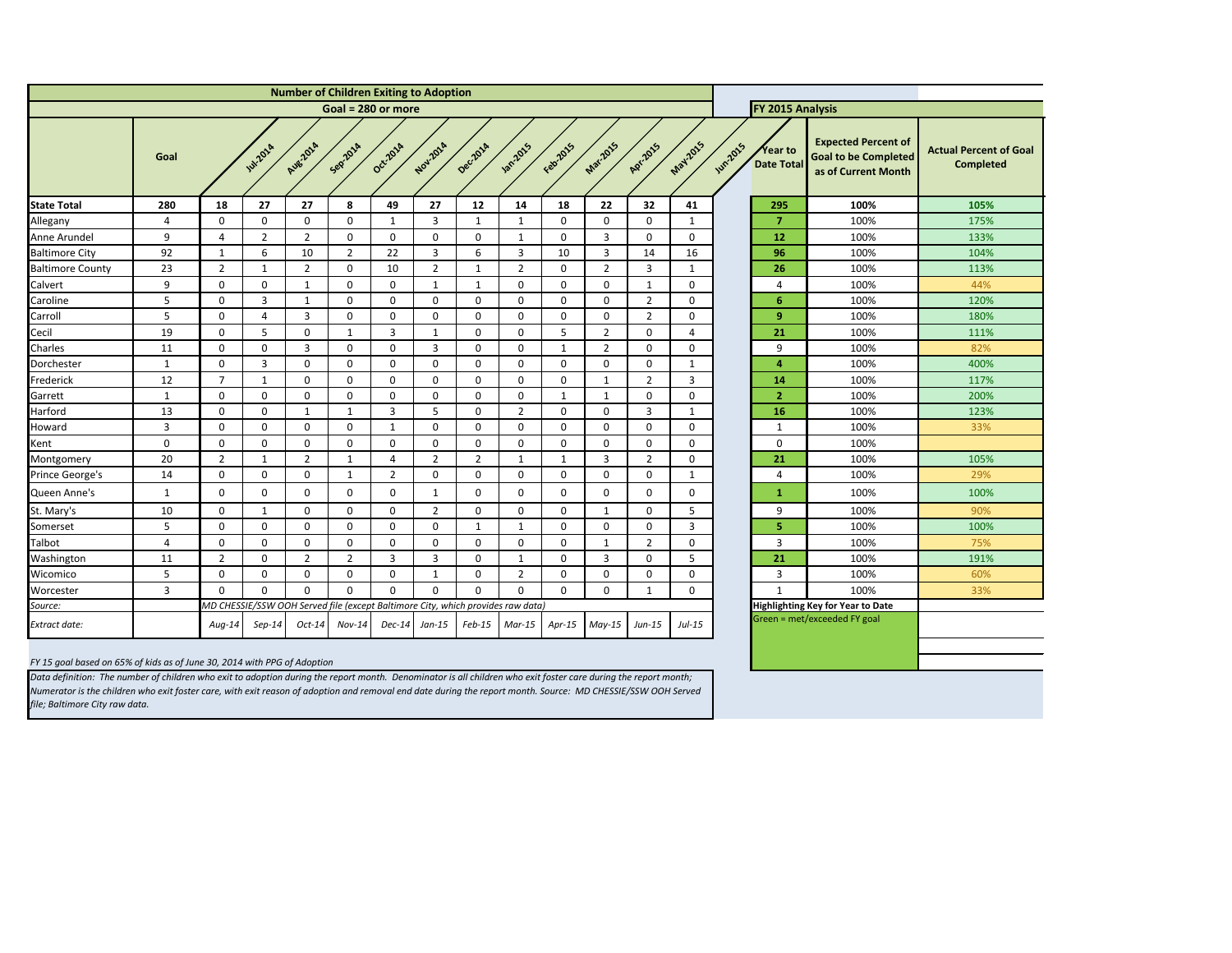Data definition: The percent of children in foster care who have been in care at least 8 days but less than 12 months, and who have had two or less placements in the 12-month report period. Denominator is the number of fos *placements (different placement settings) is 2 or less. Source: MD CHESSIE.*

<span id="page-10-0"></span>

|                                       | <b>Placement Stability</b> |                                                                    |                                                             |                                                                              |                                              |                                                                             |                                                                              |                                              |                                                                              |                                                                              |                                              |                                          |                                                                                                                          |
|---------------------------------------|----------------------------|--------------------------------------------------------------------|-------------------------------------------------------------|------------------------------------------------------------------------------|----------------------------------------------|-----------------------------------------------------------------------------|------------------------------------------------------------------------------|----------------------------------------------|------------------------------------------------------------------------------|------------------------------------------------------------------------------|----------------------------------------------|------------------------------------------|--------------------------------------------------------------------------------------------------------------------------|
|                                       |                            |                                                                    |                                                             |                                                                              |                                              |                                                                             | Goal = 86% or higher                                                         |                                              |                                                                              |                                                                              |                                              |                                          |                                                                                                                          |
|                                       |                            |                                                                    | FY 15 Q1<br>(Oct2013 - Sept2014)                            |                                                                              |                                              | FY 15 Q2<br>(Jan2014 - Dec2014)                                             |                                                                              |                                              | FY 15 Q3<br>(Apr2014 - Mar2015)                                              | FY 15 Q4<br>(Jul2014 - Jun2015)                                              |                                              |                                          |                                                                                                                          |
|                                       | Goal                       | # of children in<br>care less than 12   12 months with 2<br>months | # of children in<br>care less than<br>or less<br>placements | % of children in care<br>less than 12 months<br>with 2 or less<br>placements | # of children in care<br>less than 12 months | # of children in care<br>less than 12months<br>with 2 or less<br>placements | % of children in care<br>less than 12 months<br>with 2 or less<br>placements | # of children in care<br>less than 12 months | # of children in care<br>less than 12 months<br>with 2 or less<br>placements | % of children in care<br>less than 12 months<br>with 2 or less<br>placements | # of children in care<br>less than 12 months | 12months with<br>2 or less<br>placements | # of children in  % of children in<br>care less than $\vert$ care less than<br>12 months<br>with 2 or less<br>placements |
| <b>State Total</b>                    | 86%                        | 2260                                                               | 1881                                                        | 83%                                                                          | 2201                                         | 1809                                                                        | 82%                                                                          | 2,110                                        | 1,755                                                                        | 83%                                                                          | 2095                                         | 1769                                     | 84%                                                                                                                      |
| Allegany                              | 86%                        | 69                                                                 | 56                                                          | 81%                                                                          | 69                                           | 59                                                                          | 86%                                                                          | 49                                           | 41                                                                           | 84%                                                                          | 58                                           | 40                                       | 69%                                                                                                                      |
| Anne Arundel                          | 86%                        | 58                                                                 | 52                                                          | 90%                                                                          | 63                                           | 56                                                                          | 89%                                                                          | 67                                           | 58                                                                           | 87%                                                                          | 59                                           | 54                                       | 92%                                                                                                                      |
| <b>Baltimore City</b>                 | 86%                        | 973                                                                | 806                                                         | 83%                                                                          | 931                                          | 748                                                                         | 80%                                                                          | 862                                          | 705                                                                          | 82%                                                                          | 842                                          | 707                                      | 84%                                                                                                                      |
| <b>Baltimore County</b>               | 86%                        | 209                                                                | 178                                                         | 85%                                                                          | 219                                          | 190                                                                         | 87%                                                                          | 191                                          | 172                                                                          | 90%                                                                          | 209                                          | 198                                      | 95%                                                                                                                      |
| Calvert                               | 86%                        | 22                                                                 | 18                                                          | 82%                                                                          | 22                                           | 19                                                                          | 86%                                                                          | 26                                           | 24                                                                           | 92%                                                                          | 19                                           | 16                                       | 84%                                                                                                                      |
| Caroline                              | 86%                        | 9                                                                  | 9                                                           | 100%                                                                         | $\overline{7}$                               | 6                                                                           | 86%                                                                          |                                              |                                                                              | 88%                                                                          | $\overline{7}$                               | 6                                        | 86%                                                                                                                      |
| Carroll                               | 86%                        | 21                                                                 | 18                                                          | 86%                                                                          | 28                                           | 24                                                                          | 86%                                                                          | 24                                           | 22                                                                           | 92%                                                                          | 30                                           | 26                                       | 87%                                                                                                                      |
| Cecil<br>Charles                      | 86%                        | 96                                                                 | 77                                                          | 80%                                                                          | 90                                           | 72                                                                          | 80%                                                                          | 104                                          | 84                                                                           | 81%                                                                          | 69                                           | 57                                       | 83%                                                                                                                      |
|                                       | 86%                        | 36                                                                 | 33                                                          | 92%                                                                          | 29                                           | 26                                                                          | 90%                                                                          | 40                                           | 34                                                                           | 85%                                                                          | 53                                           | 42                                       | 79%                                                                                                                      |
| Dorchester                            | 86%                        | 6                                                                  | 5 <sup>5</sup>                                              | 83%                                                                          | $\overline{7}$                               | 6                                                                           | 86%                                                                          |                                              |                                                                              | 89%                                                                          | 13                                           | 11                                       | 85%                                                                                                                      |
| Frederick                             | 86%                        | 53                                                                 | 49                                                          | 92%                                                                          | 59                                           | 53                                                                          | 90%                                                                          | 61                                           | 50                                                                           | 82%                                                                          | 66                                           | 59                                       | 89%                                                                                                                      |
| Garrett                               | 86%                        | 23                                                                 | 19                                                          | 83%                                                                          | 29                                           | 25                                                                          | 86%                                                                          | 25                                           | 22                                                                           | 88%                                                                          | 36                                           | 31                                       | 86%                                                                                                                      |
| Harford                               | 86%                        | 133                                                                | 114                                                         | 86%                                                                          | 119                                          | 98                                                                          | 82%                                                                          | 106                                          | 92                                                                           | 87%                                                                          | 115                                          | 98                                       | 85%                                                                                                                      |
| Howard                                | 86%                        | 30                                                                 | 25                                                          | 83%                                                                          | 30 <sup>°</sup>                              | 26                                                                          | 87%                                                                          | 31                                           | 28                                                                           | 90%                                                                          | 24                                           | 22                                       | 92%                                                                                                                      |
|                                       | 86%                        | 8                                                                  |                                                             | 88%                                                                          | 4                                            | $\overline{4}$                                                              | 100%                                                                         |                                              |                                                                              | 100%                                                                         | $\overline{2}$                               | $\overline{2}$                           | 100%                                                                                                                     |
| Kent<br>Montgomery<br>Prince George's | 86%                        | 157                                                                | 128                                                         | 82%                                                                          | 162                                          | 131                                                                         | 81%                                                                          | 169                                          | 130                                                                          | 77%                                                                          | 168                                          | 143                                      | 85%                                                                                                                      |
|                                       | 86%                        | 140                                                                | 101                                                         | 72%                                                                          | 128                                          | 95                                                                          | 74%                                                                          | 148                                          | 115                                                                          | 78%                                                                          | 161                                          | 117                                      | 73%                                                                                                                      |
| Queen Anne's                          | 86%                        | $\mathbf 0$                                                        | $\mathbf{0}$                                                | n/a                                                                          | $\overline{0}$                               | $\overline{0}$                                                              | n/a                                                                          |                                              |                                                                              | n/a                                                                          |                                              |                                          | n/a                                                                                                                      |
| St. Mary's                            | 86%                        | 55                                                                 | 48                                                          | 87%                                                                          | 50                                           | 44                                                                          | 88%                                                                          | 48                                           | 45                                                                           | 94%                                                                          | 48                                           | 38                                       | 79%                                                                                                                      |
| Somerset                              | 86%                        | 9                                                                  | $\overline{7}$                                              | 78%                                                                          | 13                                           | $10\,$                                                                      | 77%                                                                          | 15                                           | 13                                                                           | 87%                                                                          | 17                                           | 15                                       | 88%                                                                                                                      |
| Talbot<br>Washington                  | 86%                        | 6                                                                  | 6                                                           | 100%                                                                         | $\overline{3}$                               | 3                                                                           | 100%                                                                         |                                              |                                                                              | 100%                                                                         | 5                                            | 5 <sub>1</sub>                           | 100%                                                                                                                     |
|                                       | 86%                        | 115                                                                | 98                                                          | 85%                                                                          | 109                                          | 93                                                                          | 85%                                                                          | 93                                           | 79                                                                           | 85%                                                                          | 89                                           | 74                                       | 83%                                                                                                                      |
| Wicomico                              | 86%                        | 9                                                                  | 8                                                           | 89%                                                                          | 5 <sub>1</sub>                               | 5 <sub>1</sub>                                                              | 100%                                                                         | 14                                           | 10                                                                           | 71%                                                                          | 10                                           | 9                                        | 90%                                                                                                                      |
| Worcester                             | 86%                        | 23                                                                 | 19                                                          | 83%                                                                          | 23                                           | 15                                                                          | 65%                                                                          | 13                                           |                                                                              | 69%                                                                          | 17                                           | 11                                       | 65%                                                                                                                      |
| Source:                               |                            |                                                                    | MD CHESSIE/SSW                                              |                                                                              |                                              | MD CHESSIE/SSW                                                              |                                                                              |                                              | MD CHESSIE/SSW                                                               | MD CHESSIE/SSW                                                               |                                              |                                          |                                                                                                                          |
| Extract date:                         |                            |                                                                    | $Oct-14$                                                    |                                                                              |                                              | $Jan-15$                                                                    |                                                                              |                                              | Apr-15                                                                       |                                                                              |                                              | $Jul-15$                                 |                                                                                                                          |

*Note -- data is for 12-month period ending on the last day of report quarter*

| ing Key |           |     |                                |
|---------|-----------|-----|--------------------------------|
| 86%     | or higher |     | ting/exceeding expected prog   |
| 73%     | and       | 85% | (85-99% of expected progress   |
| 72%     |           |     | 4% or less of expected progres |

|                    | <b>Highlighting Key</b>         |           |     |                                |
|--------------------|---------------------------------|-----------|-----|--------------------------------|
| Green is           | 86%                             | or higher |     | ting/exceeding expected prog   |
| Yellow is between  | 73%                             | and       | 85% | (85-99% of expected progress   |
| Red is or is below | $\overline{\phantom{a}}$<br>12% |           |     | 4% or less of expected progre. |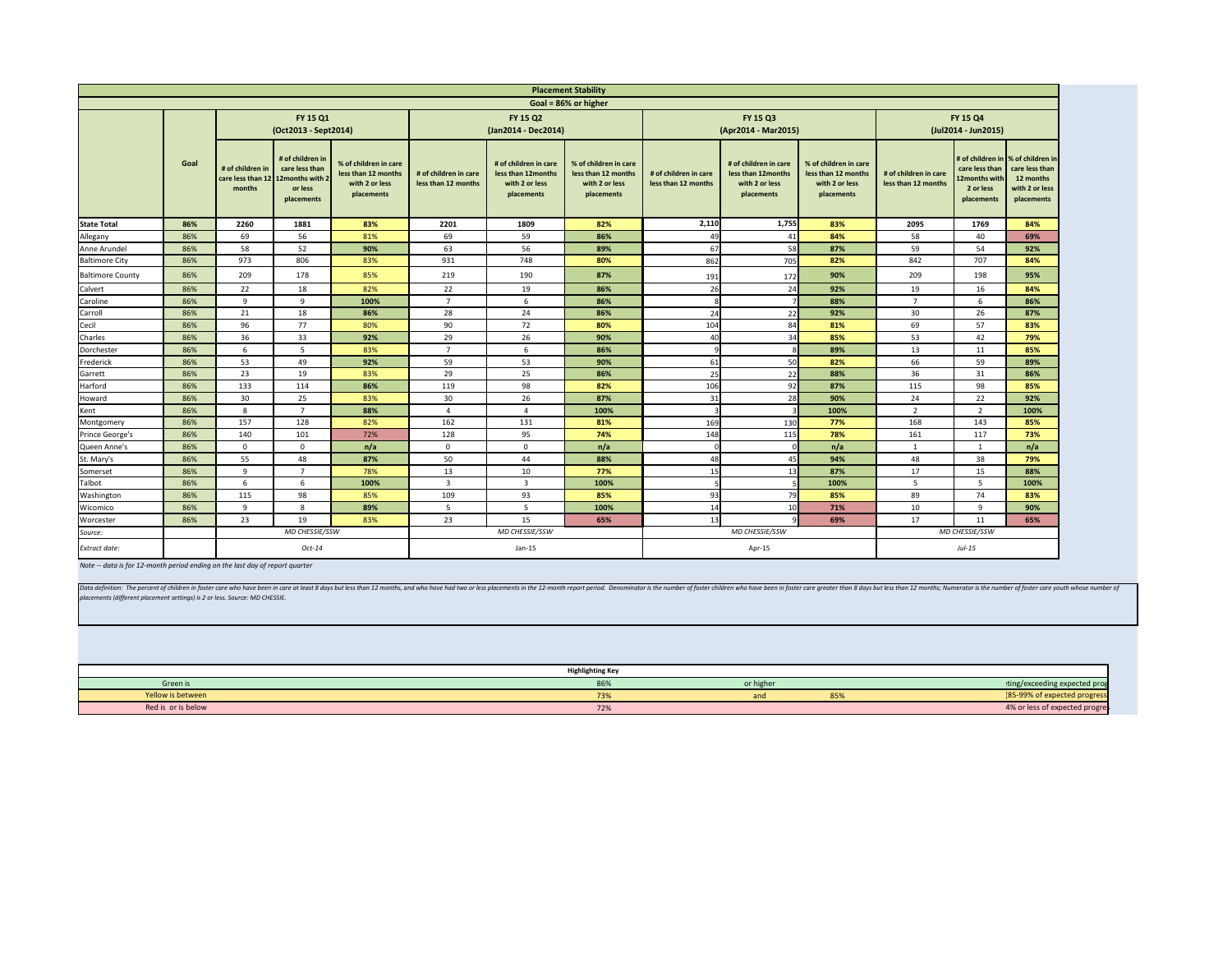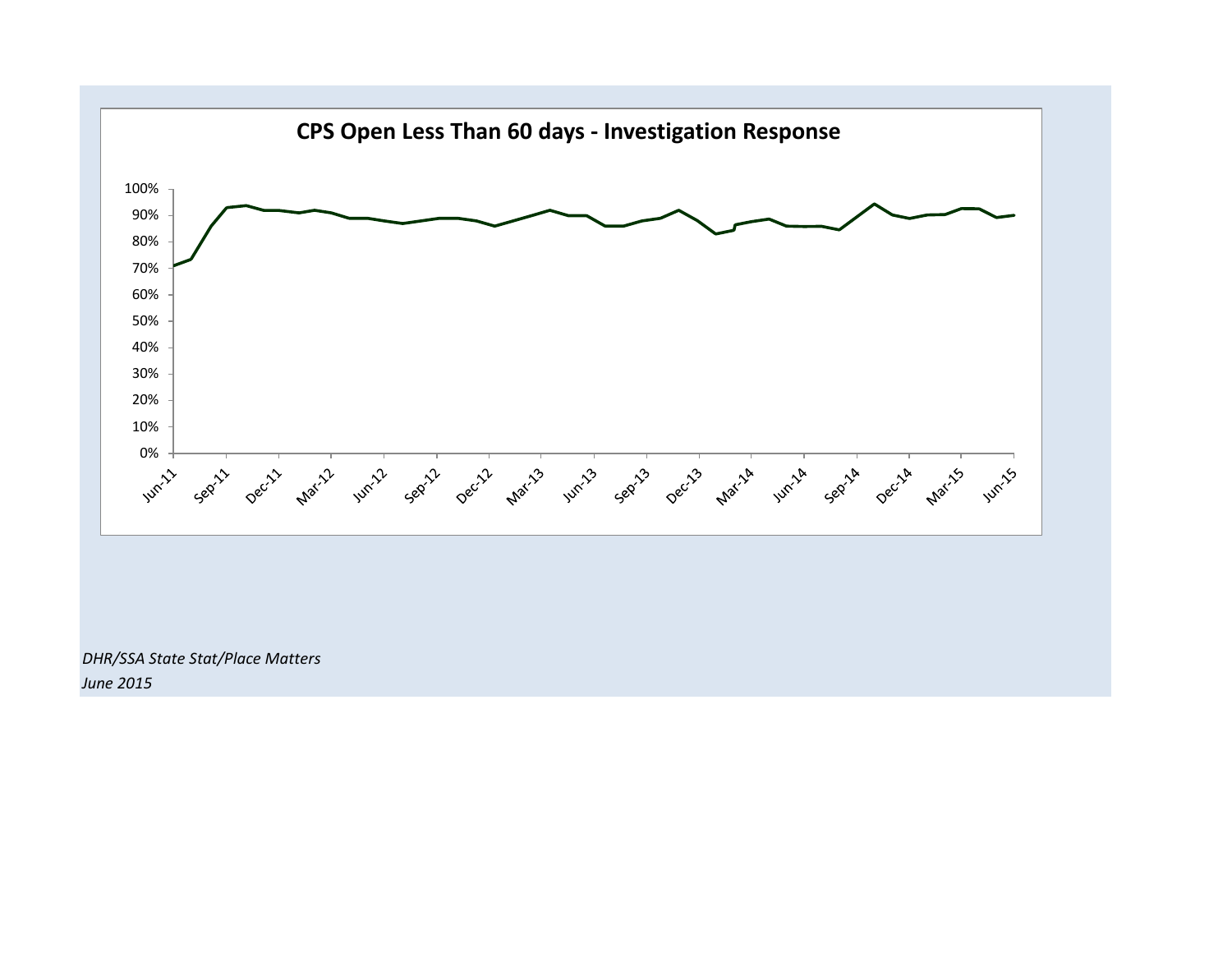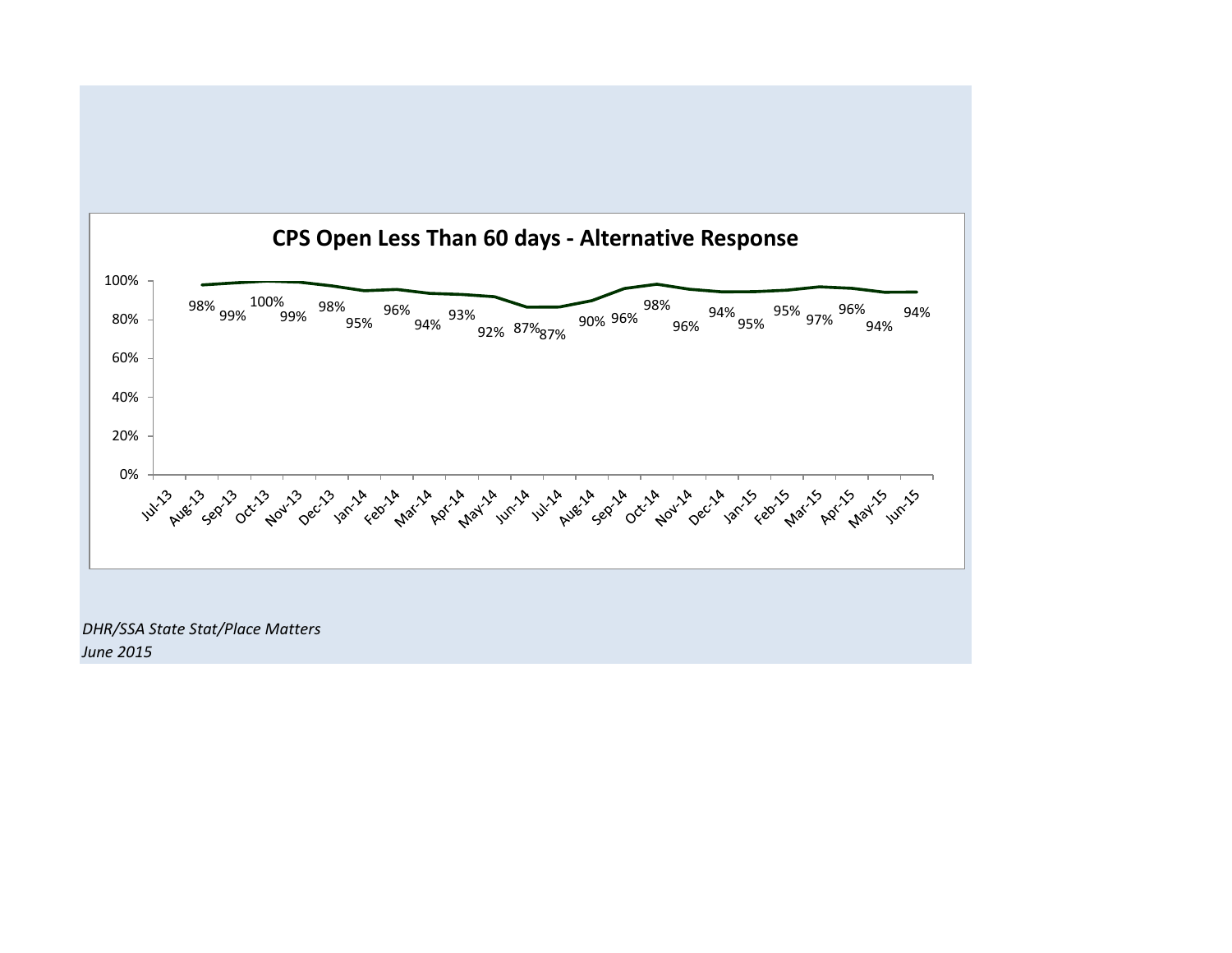

*DHR/SSA State Stat/Place Matters June 2015*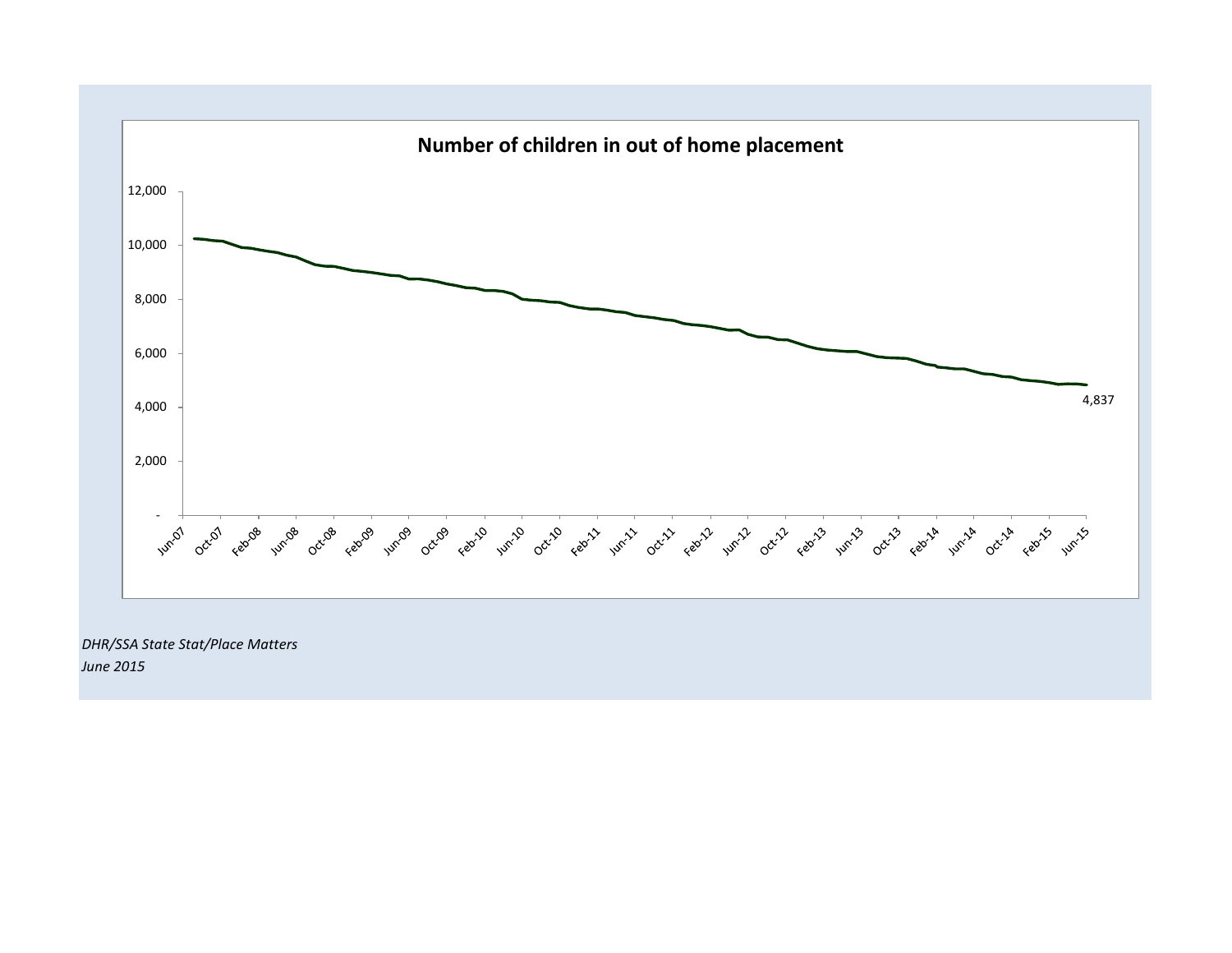

*June 2015*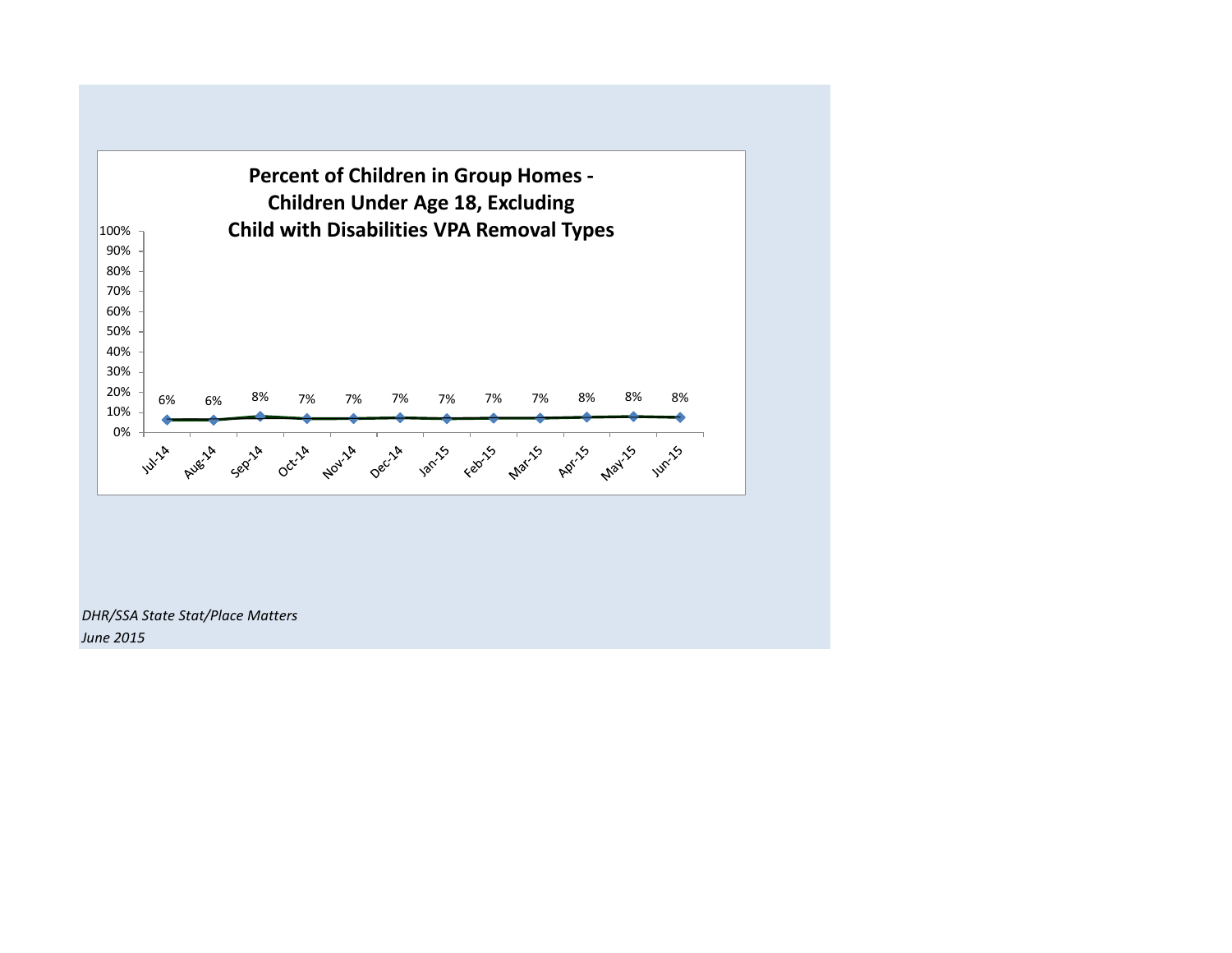

*DHR/SSA State Stat/Place Matters June 2015*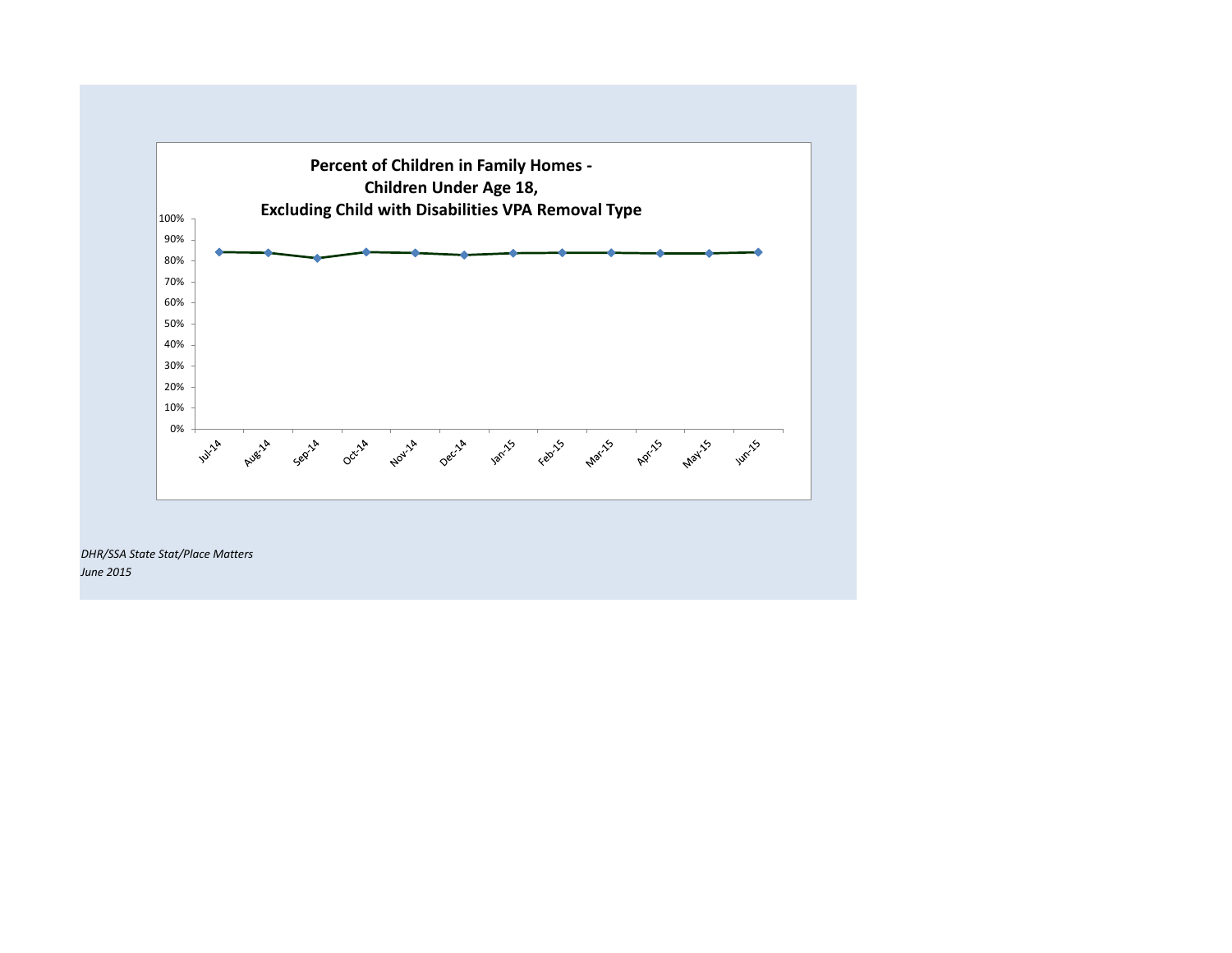

*June 2015*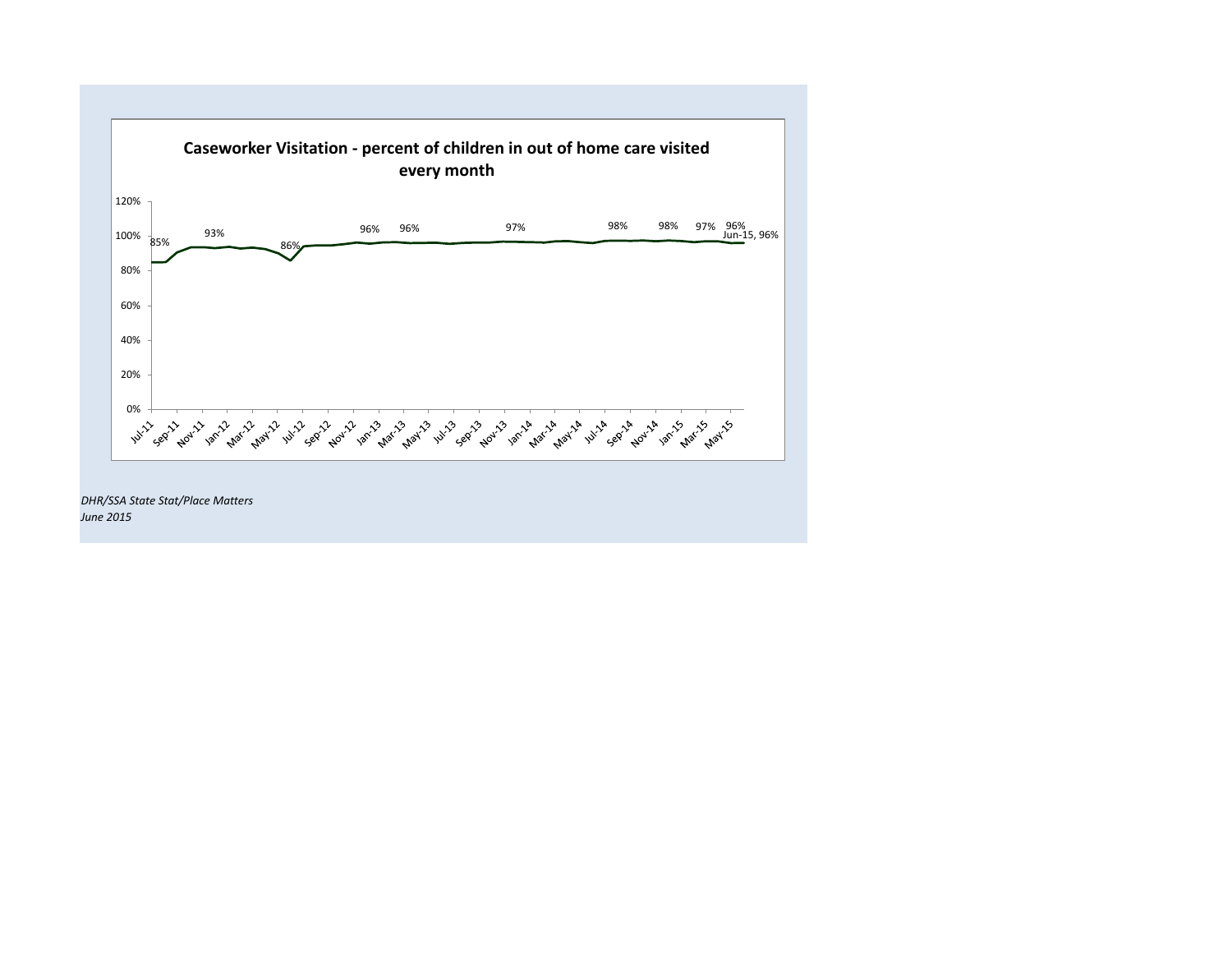

*DHR/SSA State Stat/Place Matters June 2015*